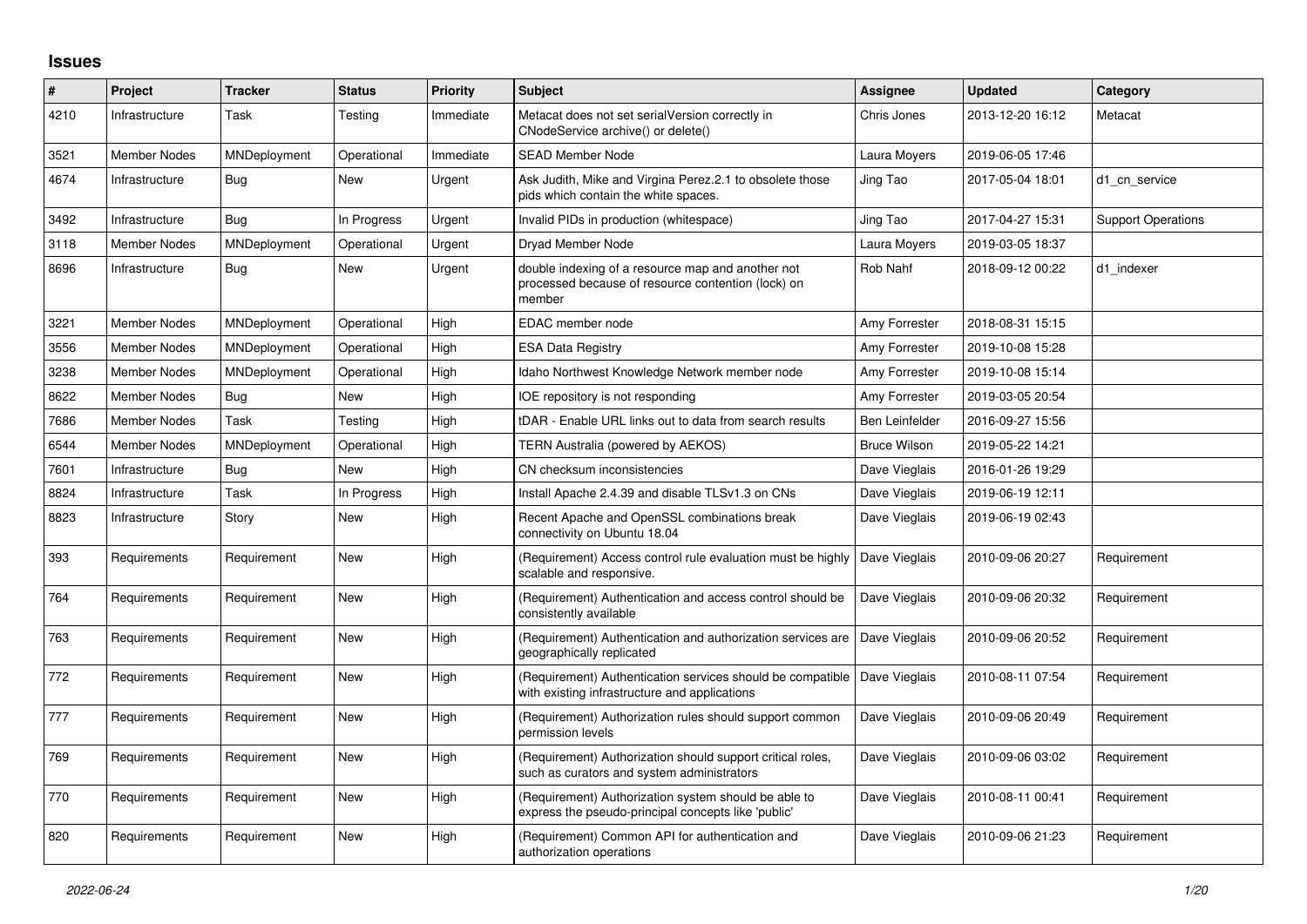| #    | Project             | <b>Tracker</b> | <b>Status</b> | <b>Priority</b> | <b>Subject</b>                                                                                                                                             | Assignee      | <b>Updated</b>   | Category                |
|------|---------------------|----------------|---------------|-----------------|------------------------------------------------------------------------------------------------------------------------------------------------------------|---------------|------------------|-------------------------|
| 390  | Requirements        | Requirement    | New           | High            | (Requirement) Consistent mechanism for identifying users                                                                                                   | Dave Vieglais | 2010-09-06 20:50 | Requirement             |
| 391  | Requirements        | Requirement    | New           | High            | (Requirement) Enable different classes of users<br>commensurate with their roles.                                                                          | Dave Vieglais | 2010-09-06 20:51 | Requirement             |
| 384  | Requirements        | Requirement    | New           | High            | (Requirement) Enable efficient mechanisms for users to<br>discover content                                                                                 | Dave Vieglais | 2010-09-06 03:58 | d1 common java          |
| 392  | Requirements        | Requirement    | <b>New</b>    | High            | (Requirement) Identity and access control should be<br>interoperable across datanets                                                                       | Dave Vieglais | 2010-09-06 20:31 | Requirement             |
| 768  | Requirements        | Requirement    | New           | High            | (Requirement) Need default authz policies that resolve<br>problems associated with inaccessible principals                                                 | Dave Vieglais | 2010-08-11 00:34 | Requirement             |
| 822  | Requirements        | Requirement    | New           | High            | (Requirement) Object access and manipulation should be<br>responsive                                                                                       | Dave Vieglais | 2010-09-06 20:27 | d1 common java          |
| 821  | Requirements        | Requirement    | New           | High            | (Requirement) Sponsor required functionality                                                                                                               | Dave Vieglais | 2010-09-06 03:28 | d1_common_java          |
| 318  | Requirements        | Requirement    | New           | High            | (Requirement) Sponsor required Y1 functionality                                                                                                            | Dave Vieglais | 2010-09-06 03:24 | d1 common java          |
| 795  | Requirements        | Requirement    | New           | High            | (Requirement) System must support revocation of user<br>permissions                                                                                        | Dave Vieglais | 2010-08-29 20:45 | Requirement             |
| 411  | Requirements        | Requirement    | New           | High            | (Requirement) The infrastructure must survive destruction of<br>one or more data storage nodes                                                             | Dave Vieglais | 2010-09-06 03:10 | d1_common_java          |
| 765  | Requirements        | Requirement    | New           | High            | (Requirement) Tools can access an API for authn and authz                                                                                                  | Dave Vieglais | 2010-09-06 20:30 | Requirement             |
| 762  | Requirements        | Requirement    | New           | High            | (Requirement) User identities can be derived from existing<br>institutional directory services                                                             | Dave Vieglais | 2010-09-06 03:01 | Requirement             |
| 771  | Requirements        | Requirement    | New           | High            | (Requirement) User identities should have simple string<br>serializations that express both the user identity and<br>namespace from which it is drawn      | Dave Vieglais | 2010-09-06 03:12 | Requirement             |
| 761  | Requirements        | Requirement    | New           | High            | (Requirement) Users can specify authorization rules for data<br>objects, science metadata objects, and process artifacts<br>separately                     | Dave Vieglais | 2010-09-06 03:06 | Requirement             |
| 767  | Requirements        | Requirement    | New           | High            | (Requirement) Users need to be able to express embargo<br>rules for data                                                                                   | Dave Vieglais | 2010-08-11 00:16 | Requirement             |
| 766  | Requirements        | Requirement    | New           | High            | (Requirement) Users should be able to easily assign proxy<br>privileges to other users and to systems acting on their<br>behalf for limited time durations | Dave Vieglais | 2010-08-11 00:11 | Requirement             |
| 8076 | Infrastructure      | <b>Bug</b>     | <b>New</b>    | High            | sysmeta can not be retrieved for some objects                                                                                                              | Dave Vieglais | 2017-04-22 01:54 | dataone-cn-rest-service |
| 8195 | Infrastructure      | <b>Bug</b>     | In Progress   | High            | Tomcat out of memory error                                                                                                                                 | Dave Vieglais | 2017-12-26 20:01 |                         |
| 8173 | Infrastructure      | Story          | New           | High            | add checks for retrograde systemMetadata changes                                                                                                           | Jing Tao      | 2018-01-17 18:38 | d1_indexer              |
| 8867 | CN REST             | Bug            | New           | High            | CNCore.listChecksumAlgorithms() returns incorrect list                                                                                                     | Jing Tao      | 2020-08-06 00:06 | d1_cn_rest              |
| 8500 | Infrastructure      | Bug            | New           | High            | Geohash not calculated properly                                                                                                                            | Jing Tao      | 2018-03-14 17:06 | d1 indexer              |
| 3554 | <b>Member Nodes</b> | MNDeployment   | Operational   | High            | <b>KNB</b>                                                                                                                                                 | Jing Tao      | 2018-08-31 15:16 |                         |
| 8722 | Infrastructure      | Bug            | New           | High            | Object in search index but systemmetadata is not available.                                                                                                | Jing Tao      | 2018-10-03 17:48 |                         |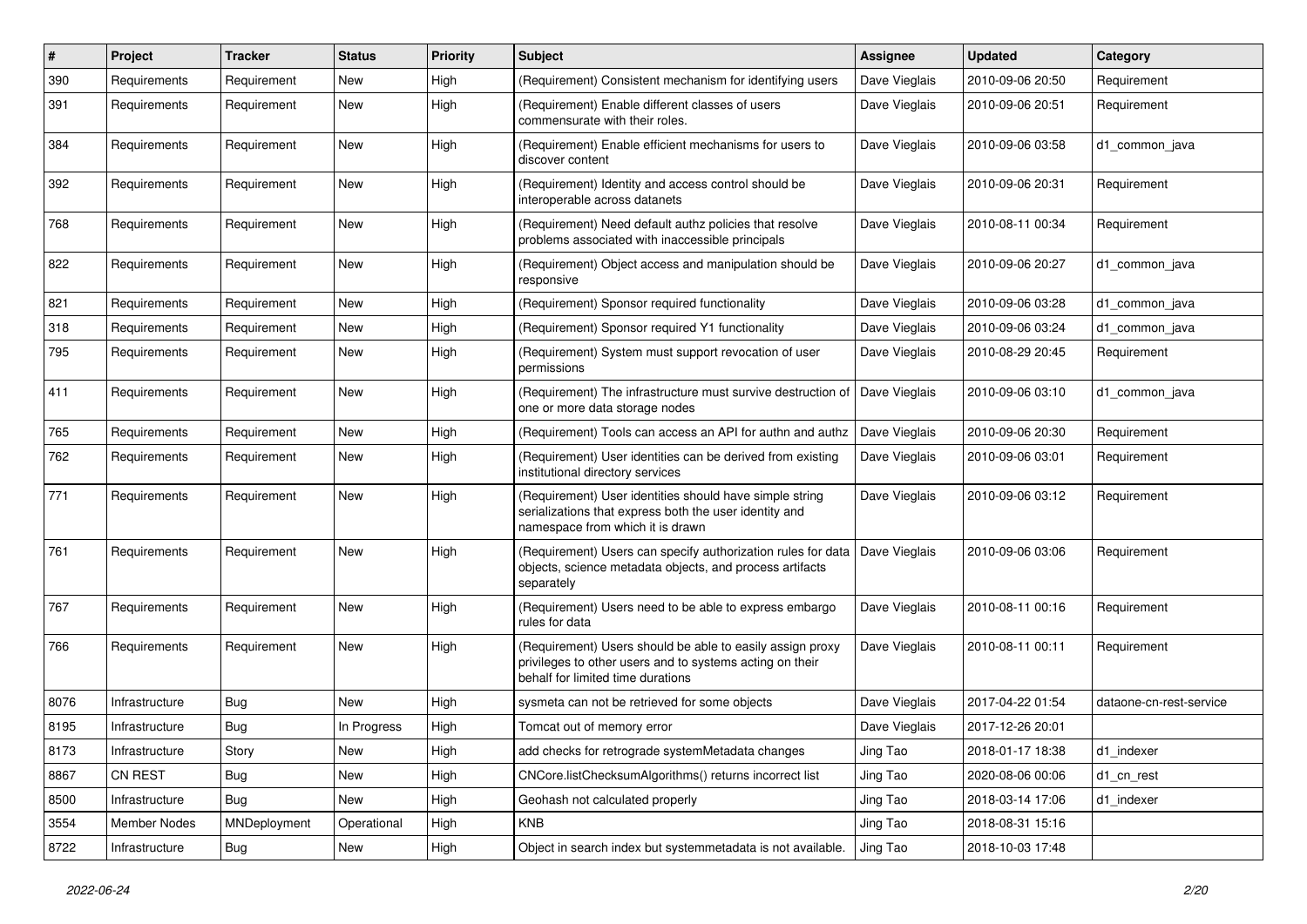| $\#$ | Project             | <b>Tracker</b>      | <b>Status</b> | <b>Priority</b> | <b>Subject</b>                                                                       | <b>Assignee</b> | <b>Updated</b>   | Category                    |
|------|---------------------|---------------------|---------------|-----------------|--------------------------------------------------------------------------------------|-----------------|------------------|-----------------------------|
| 8026 | Infrastructure      | Task                | Testing       | High            | Portal reaches the maximum capacity in a pool                                        | Jing Tao        | 2017-03-14 00:36 | d1 portal servlet           |
| 8829 | <b>Member Nodes</b> | Task                | New           | High            | get DKAN connected to GMN                                                            | John Evans      | 2019-09-03 13:24 |                             |
| 3558 | <b>Member Nodes</b> | MNDeployment        | Operational   | High            | <b>CDL Merritt</b>                                                                   | Laura Moyers    | 2018-08-23 17:05 |                             |
| 7046 | Member Nodes        | Task                | New           | High            | Certificate DC=org, DC=dataone, CN=osu.piscoweb.org<br>expires in Prod environment   | Laura Moyers    | 2015-04-20 16:54 |                             |
| 3664 | <b>Member Nodes</b> | MNDeployment        | New           | High            | Landcare Research New Zealand                                                        | Laura Moyers    | 2015-11-19 19:39 |                             |
| 3232 | <b>Member Nodes</b> | MNDeployment        | Operational   | High            | LTER-EUROPE                                                                          | Laura Moyers    | 2018-11-21 16:58 |                             |
| 6853 | <b>Member Nodes</b> | MNDeployment        | New           | High            | OBIS (Ocean Biogeographic Information System)                                        | Laura Moyers    | 2015-11-19 17:46 |                             |
| 3553 | <b>Member Nodes</b> | MNDeployment        | Operational   | High            | <b>PISCO</b>                                                                         | Laura Moyers    | 2018-01-10 01:13 |                             |
| 3555 | <b>Member Nodes</b> | MNDeployment        | Operational   | High            | <b>SANParks</b>                                                                      | Laura Moyers    | 2018-05-09 21:19 |                             |
| 6485 | <b>Member Nodes</b> | MNDeployment        | Operational   | High            | The Digital Archaeology Record (tDAR)                                                | Laura Moyers    | 2019-10-09 02:24 |                             |
| 6548 | Member Nodes        | <b>MNDeployment</b> | Operational   | High            | <b>R2R Repository</b>                                                                | Monica Ihli     | 2018-07-26 13:49 |                             |
| 3675 | Infrastructure      | <b>Bug</b>          | New           | High            | package relationships not available for archived objects                             | Rob Nahf        | 2018-09-21 21:01 | d1 indexer                  |
| 8525 | Infrastructure      | Story               | In Progress   | High            | timeout exceptions thrown from Hazelcast disable<br>synchronization                  | Rob Nahf        | 2018-11-16 17:32 | d1_synchronization          |
| 592  | Requirements        | Requirement         | New           | High            | DataONE needs to synchronize metadata between MNs and   Robert Waltz<br><b>CNs</b>   |                 | 2010-09-06 02:28 | d1 cn service               |
| 7740 | Python GMN          | Bug                 | New           | High            | GMN fails to write system metadata during a refresh under<br>unknown conditions      | Roger Dahl      | 2016-04-14 14:56 |                             |
| 7738 | Python GMN          | Bug                 | New           | High            | GMN perpetually retries system metadata updates after<br>failures                    | Roger Dahl      | 2016-04-14 14:26 |                             |
| 7651 | Python GMN          | Bug                 | New           | High            | GMN returns two different dateSysMetadataModified<br>dateTime stamps for same object | Roger Dahl      | 2016-04-14 14:17 |                             |
| 1556 | Infrastructure      | Task                | In Progress   | High            | Interns mailing list                                                                 |                 | 2011-05-12 23:02 |                             |
| 8655 | Infrastructure      | <b>Bug</b>          | New           | High            | Synchronization died with OOM                                                        |                 | 2018-07-13 11:24 |                             |
| 7919 | Infrastructure      | <b>Bug</b>          | <b>New</b>    | High            | unloadable system metadata in CNs by Hazelcast                                       |                 | 2016-11-01 19:30 | Metacat                     |
| 3906 | Member Nodes        | Task                | <b>New</b>    | High            | Update malformed Resource Maps                                                       |                 | 2013-08-09 17:50 |                             |
| 3768 | Infrastructure      | Task                | New           | Normal          | Add canonical DataONE description paper to citing<br>DataONE web-page                | Amber Budden    | 2013-05-16 22:20 | <b>Community Engagement</b> |
| 8254 | Member Nodes        | MNDeployment        | Planning      | Normal          | ABDS - Arctic Biodiversity Data Service (CAFF)                                       | Amy Forrester   | 2019-09-17 14:31 |                             |
| 8522 | Member Nodes        | Task                | In Progress   | Normal          | <b>CAFF: MN Communications</b>                                                       | Amy Forrester   | 2018-04-11 14:48 |                             |
| 8523 | Member Nodes        | Task                | In Progress   | Normal          | CAFF: Technical Requirements & Design Planning                                       | Amy Forrester   | 2018-06-14 14:21 |                             |
| 8544 | Member Nodes        | MNDeployment        | Operational   | Normal          | Chinese Ecosystem Research Network                                                   | Amy Forrester   | 2018-12-04 14:56 |                             |
| 8645 | Member Nodes        | Task                | New           | Normal          | (Cyverse) Mutual acceptance                                                          | Amy Forrester   | 2018-07-05 14:26 |                             |
| 8633 | Member Nodes        | Task                | In Progress   | Normal          | DAAC: Re-Training & Re-Deployment Planning                                           | Amy Forrester   | 2018-07-02 14:53 |                             |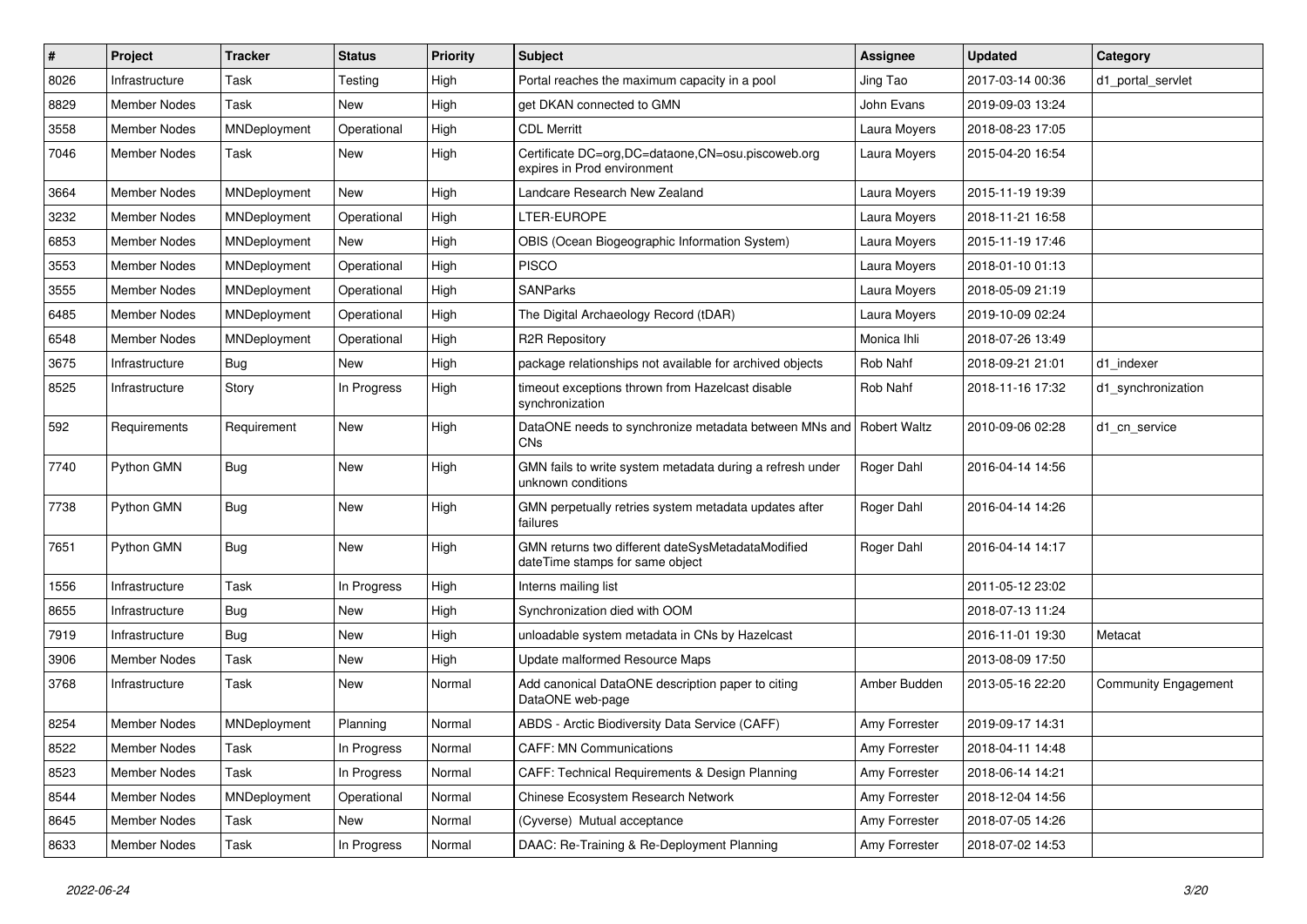| #    | Project             | <b>Tracker</b> | <b>Status</b> | <b>Priority</b> | Subject                                                                   | Assignee             | <b>Updated</b>   | Category               |
|------|---------------------|----------------|---------------|-----------------|---------------------------------------------------------------------------|----------------------|------------------|------------------------|
| 8358 | <b>Member Nodes</b> | Story          | In Progress   | Normal          | Discovery & Planning (CAFF)                                               | Amy Forrester        | 2018-04-06 14:56 |                        |
| 5899 | <b>Member Nodes</b> | Task           | New           | Normal          | GBIF: Create news item                                                    | Amy Forrester        | 2019-01-24 17:10 |                        |
| 7986 | <b>Member Nodes</b> | Task           | New           | Normal          | GINA: Configure SSL Certificates for Production                           | Amy Forrester        | 2018-08-31 15:22 |                        |
| 7979 | Member Nodes        | Task           | New           | Normal          | GINA: Configure SSL Certificates for Testing Environment                  | Amy Forrester        | 2018-08-31 15:23 |                        |
| 4700 | <b>Member Nodes</b> | MNDeployment   | Operational   | Normal          | IARC (International Arctic Research Center) Data Archive                  | Amy Forrester        | 2019-10-08 15:20 |                        |
| 8728 | Member Nodes        | Task           | In Progress   | Normal          | Initial Communications (NCAR)                                             | Amy Forrester        | 2018-10-04 17:24 |                        |
| 3687 | <b>Member Nodes</b> | MNDeployment   | Operational   | Normal          | Montana State University Institute on Ecosystems                          | Amy Forrester        | 2019-10-08 15:29 |                        |
| 8259 | <b>Member Nodes</b> | MNDeployment   | New           | Normal          | Neotoma Paleoecology Database                                             | Amy Forrester        | 2018-04-09 21:14 |                        |
| 8535 | <b>Member Nodes</b> | Story          | In Progress   | Normal          | Neotoma: Story: Discovery & Planning                                      | Amy Forrester        | 2018-04-09 21:14 |                        |
| 6957 | <b>Member Nodes</b> | MNDeployment   | Operational   | Normal          | NRDC - Nevada Research Data Center                                        | Amy Forrester        | 2019-10-08 18:39 |                        |
| 3559 | <b>Member Nodes</b> | MNDeployment   | Operational   | Normal          | ONEShare                                                                  | Amy Forrester        | 2019-09-03 16:40 |                        |
| 8378 | Member Nodes        | Task           | In Progress   | Normal          | (OTS) replicate data                                                      | Amy Forrester        | 2018-07-31 18:49 |                        |
| 3201 | Member Nodes        | MNDeployment   | Operational   | Normal          | Taiwan Forestry Research Institute                                        | Amy Forrester        | 2019-10-08 15:26 |                        |
| 8244 | <b>Member Nodes</b> | Story          | New           | Normal          | Upgrade Member Node to current version of Metacat (IOE)                   | Amy Forrester        | 2018-01-25 15:36 |                        |
| 3115 | Infrastructure      | Task           | New           | Normal          | Get R client into working state.                                          | <b>Andrew Pippin</b> | 2012-08-02 17:32 |                        |
| 3114 | Infrastructure      | Task           | In Progress   | Normal          | Release D1_CLIENT_CLI and prepare for version 2                           | <b>Andrew Pippin</b> | 2012-08-02 17:27 |                        |
| 2642 | Infrastructure      | Task           | In Progress   | Normal          | Try installing GMN according to the setup instructions                    | <b>Andrew Pippin</b> | 2012-07-06 16:25 | d1_mn_GMN              |
| 3357 | Infrastructure      | Task           | New           | Normal          | Address ISet iterator bug that only iterates over a subset of<br>the ISet | Ben Leinfelder       | 2012-12-12 16:54 | Metacat                |
| 2492 | Infrastructure      | Task           | <b>New</b>    | Normal          | Add status page for given {pid}                                           | Ben Leinfelder       | 2012-03-15 02:02 | d1_monitor             |
| 3466 | Infrastructure      | Task           | New           | Normal          | Add synthetic key to systemMetadata table                                 | Ben Leinfelder       | 2013-01-08 18:30 |                        |
| 3209 | <b>Member Nodes</b> | MNDeployment   | Deferred      | Normal          | Avian Knowledge Network/Cornell Laboratory of Ornithology                 | Ben Leinfelder       | 2016-06-17 19:31 |                        |
| 3612 | Infrastructure      | Task           | New           | Normal          | CN SystemMetadata has incomplete obsoletedBy<br>information               | Ben Leinfelder       | 2013-03-08 17:43 | Environment.Production |
| 3210 | Member Nodes        | Task           | New           | Normal          | Collect application metadata for the AKN member node                      | Ben Leinfelder       | 2013-01-08 19:23 |                        |
| 3220 | <b>Member Nodes</b> | Task           | In Progress   | Normal          | contact iEcolab to determine possible MN role                             | Ben Leinfelder       | 2013-10-01 17:53 |                        |
| 2343 | Infrastructure      | Task           | New           | Normal          | Convert style sheets to separate product                                  | Ben Leinfelder       | 2012-02-15 17:43 |                        |
| 3046 | Infrastructure      | Task           | In Progress   | Normal          | Create utility to update ORE maps with invalid date formats               | Ben Leinfelder       | 2012-08-14 23:41 |                        |
| 2168 | <b>CN REST</b>      | Task           | New           | Normal          | Design UI for identity validation                                         | Ben Leinfelder       | 2015-01-19 22:59 |                        |
| 1479 | CN REST             | Task           | In Progress   | Normal          | Design web UI for validating newly created identities                     | Ben Leinfelder       | 2015-01-19 22:59 |                        |
| 3468 | Infrastructure      | Task           | New           | Normal          | Explore how CN.listObject can effectively use<br>auto-incremented key     | Ben Leinfelder       | 2013-01-08 18:35 | Documentation          |
| 3219 | Member Nodes        | MNDeployment   | New           | Normal          | iEcolab member node                                                       | Ben Leinfelder       | 2015-11-19 18:01 |                        |
| 3465 | Infrastructure      | Task           | New           | Normal          | Improve Metacat listObject slicing                                        | Ben Leinfelder       | 2013-01-08 18:54 | Metacat                |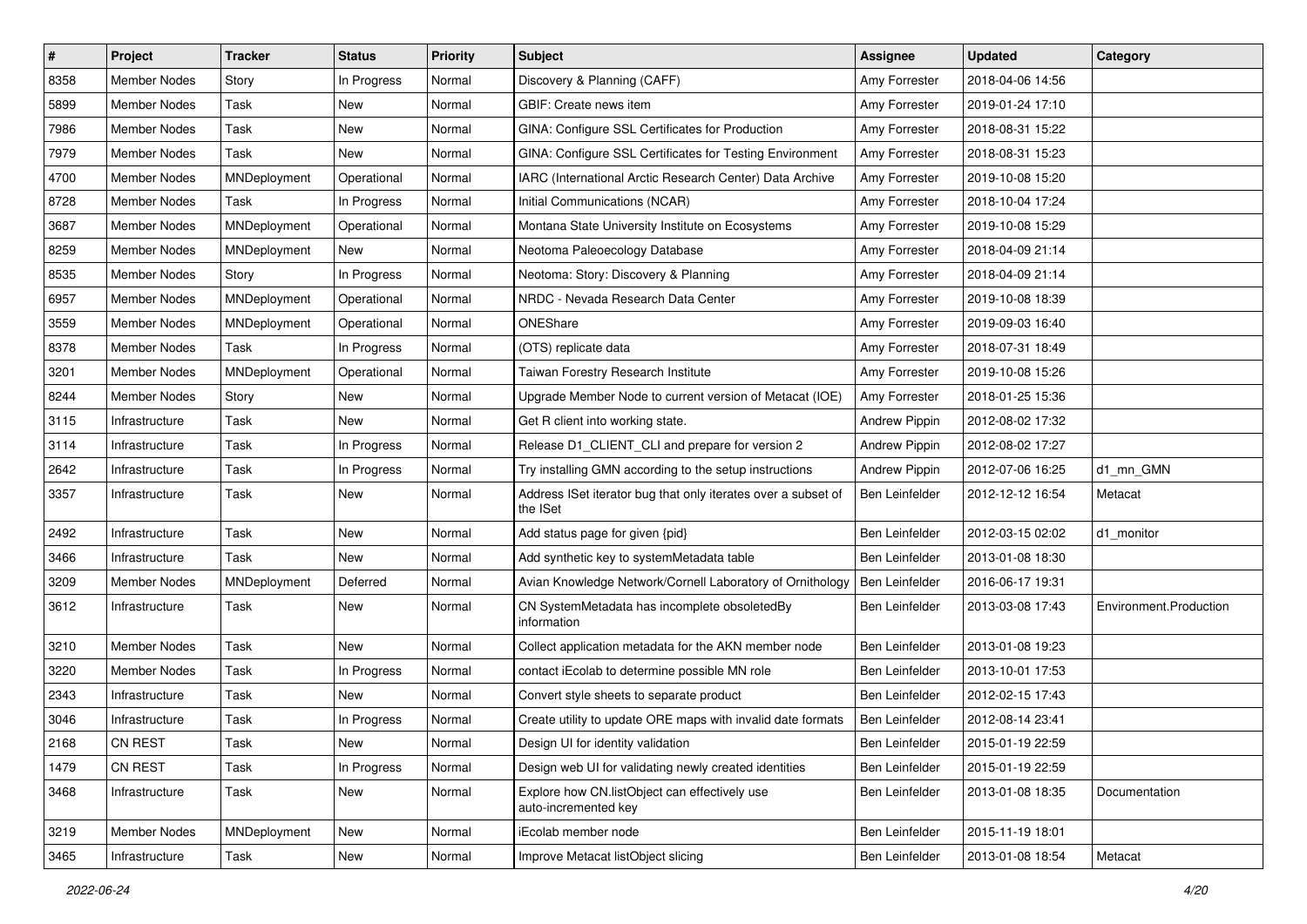| $\vert$ # | Project             | <b>Tracker</b> | <b>Status</b> | <b>Priority</b> | <b>Subject</b>                                                                                            | Assignee              | <b>Updated</b>   | Category                  |
|-----------|---------------------|----------------|---------------|-----------------|-----------------------------------------------------------------------------------------------------------|-----------------------|------------------|---------------------------|
| 3605      | Member Nodes        | Task           | New           | Normal          | Install a new Metacat instance for the Avian Knowledge<br>Network (AKN) member node                       | <b>Ben Leinfelder</b> | 2013-02-21 16:20 |                           |
| 3047      | Infrastructure      | Bug            | In Progress   | Normal          | Metacat allows whitespace in Identifiers                                                                  | <b>Ben Leinfelder</b> | 2018-11-13 21:44 |                           |
| 3626      | Infrastructure      | Task           | <b>New</b>    | Normal          | Metacat should use correct object format for ESRI profile<br>metadata                                     | Ben Leinfelder        | 2013-02-27 23:56 | Metacat                   |
| 3467      | Infrastructure      | Task           | <b>New</b>    | Normal          | MN.listObject should use auto-incremented key                                                             | <b>Ben Leinfelder</b> | 2013-01-08 18:31 | Metacat                   |
| 3374      | <b>Member Nodes</b> | Task           | <b>New</b>    | Normal          | Move kepler-library.org Metacat to new server                                                             | Ben Leinfelder        | 2012-11-08 00:31 |                           |
| 8069      | Infrastructure      | Bug            | New           | Normal          | Name from ORCID incorrectly parsed                                                                        | Ben Leinfelder        | 2017-04-12 20:28 | d1 portal servlet         |
| 3635      | Infrastructure      | Task           | <b>New</b>    | Normal          | Phase two Morpho implementation                                                                           | Ben Leinfelder        | 2013-03-25 22:49 |                           |
| 3109      | Infrastructure      | Task           | In Progress   | Normal          | PISCO/LTER revision history with SBC documents                                                            | <b>Ben Leinfelder</b> | 2012-07-31 01:34 |                           |
| 3211      | <b>Member Nodes</b> | MNDeployment   | New           | Normal          | Taiwan Ecological Research Network member node                                                            | <b>Ben Leinfelder</b> | 2014-02-20 21:58 |                           |
| 3597      | Member Nodes        | Task           | <b>New</b>    | Normal          | The Avian Knolwedge Network (AKN) and Cornell Lab of<br>Ornithology eBird should be distinct Member Nodes | Ben Leinfelder        | 2014-04-23 01:32 |                           |
| 3625      | Infrastructure      | Task           | <b>New</b>    | Normal          | Update existing SANParks doctype="metadata" objects to<br>new ESRI/FGDC objectFormatId                    | Ben Leinfelder        | 2013-02-27 23:44 | Environment.Production    |
| 3868      | <b>Member Nodes</b> | Task           | In Progress   | Normal          | Verify TFRI node is running NTP                                                                           | <b>Ben Leinfelder</b> | 2013-08-05 17:25 |                           |
| 5455      | <b>Member Nodes</b> | Task           | In Progress   | Normal          | Contact Line Pouchard to re-open discussion about PURL<br>as a potential MN                               | <b>Bruce Wilson</b>   | 2015-11-19 19:17 |                           |
| 1035      | Infrastructure      | Task           | In Progress   | Normal          | Develop reference architecture documents                                                                  | <b>Bruce Wilson</b>   | 2011-03-03 19:26 | Documentation             |
| 3964      | <b>Member Nodes</b> | MNDeployment   | Deferred      | Normal          | <b>EU BON Member Node</b>                                                                                 | <b>Bruce Wilson</b>   | 2016-10-24 20:49 |                           |
| 5454      | <b>Member Nodes</b> | Task           | <b>New</b>    | Normal          | Evaluate dataverse poential MN                                                                            | <b>Bruce Wilson</b>   | 2014-05-29 19:30 |                           |
| 6379      | Member Nodes        | MNDeployment   | New           | Normal          | <b>ICMBio</b>                                                                                             | <b>Bruce Wilson</b>   | 2015-11-19 17:21 |                           |
| 6708      | Member Nodes        | MNDeployment   | Operational   | Normal          | NEON - National Ecological Observatory Network                                                            | <b>Bruce Wilson</b>   | 2019-06-06 19:52 |                           |
| 5457      | Member Nodes        | MNDeployment   | <b>New</b>    | Normal          | NSIDC- National Snow and Ice Data Center                                                                  | <b>Bruce Wilson</b>   | 2018-04-10 19:12 |                           |
| 3260      | <b>Member Nodes</b> | Task           | New           | Normal          | Scope out the implementation of a CitSci.org MN                                                           | Bruce Wilson          | 2012-09-20 20:51 |                           |
| 3905      | Infrastructure      | Task           | In Progress   | Normal          | Sort out shell logins for splunk system                                                                   | <b>Bruce Wilson</b>   | 2013-08-23 13:27 | <b>Support Operations</b> |
| 8754      | Infrastructure      | Task           | <b>New</b>    | Normal          | Add EML 2.2 to CN formats list                                                                            | <b>Bryce Mecum</b>    | 2018-12-19 00:54 |                           |
| 8753      | Infrastructure      | Task           | <b>New</b>    | Normal          | Add support for EML 2.2 (indexing, view)                                                                  | <b>Bryce Mecum</b>    | 2018-12-19 00:54 |                           |
| 8755      | Infrastructure      | Task           | New           | Normal          | Expand EML indexing support for EML 2.2                                                                   | <b>Bryce Mecum</b>    | 2019-08-15 01:50 |                           |
| 8775      | Infrastructure      | Task           | In Progress   | Normal          | Make taxonomic rank fields in Solr index non-case-sensitive                                               | <b>Bryce Mecum</b>    | 2019-03-11 23:35 |                           |
| 8574      | Search UI           | Story          | <b>New</b>    | Normal          | PANGAEA Temporary Fix: SID only in Data Citation                                                          | <b>Bryce Mecum</b>    | 2018-05-01 01:45 |                           |
| 8189      | Infrastructure      | Decision       | New           | Normal          | Proposal to change the roles mapped to the origin Solr field<br>for ISO docs                              | <b>Bryce Mecum</b>    | 2017-12-20 01:28 |                           |
| 7754      | Search UI           | Story          | In Progress   | Normal          | Support for XSL transform of various metadata formats                                                     | <b>Bryce Mecum</b>    | 2018-05-17 14:18 | MetacatUI                 |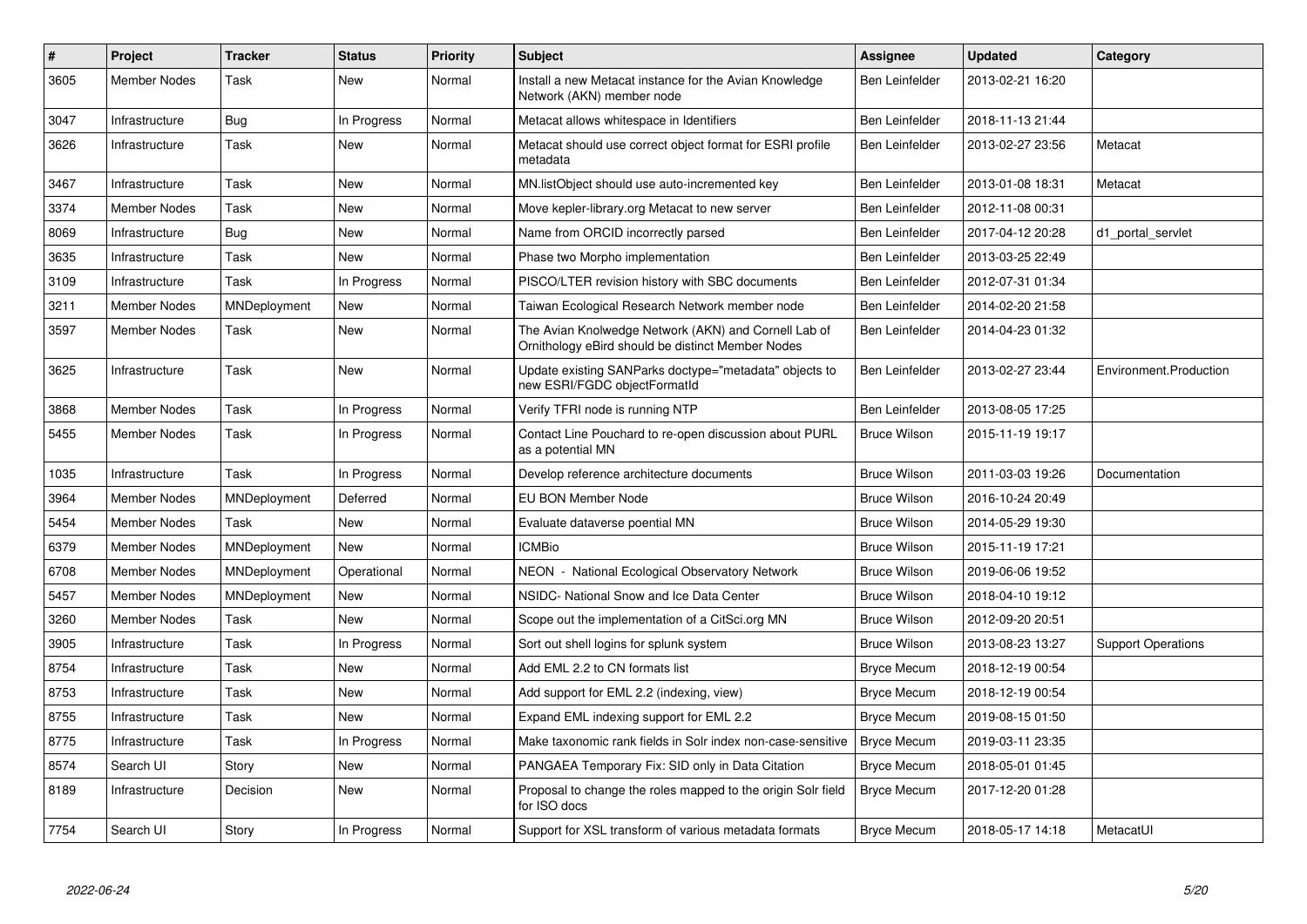| $\#$ | Project        | <b>Tracker</b> | <b>Status</b> | <b>Priority</b> | <b>Subject</b>                                                                                                                     | Assignee           | <b>Updated</b>   | Category               |
|------|----------------|----------------|---------------|-----------------|------------------------------------------------------------------------------------------------------------------------------------|--------------------|------------------|------------------------|
| 8858 | Infrastructure | Task           | New           | Normal          | Update CN Apache configs in version control with directives<br>to support sitemaps                                                 | <b>Bryce Mecum</b> | 2020-02-24 19:26 |                        |
| 4147 | Infrastructure | Task           | In Progress   | Normal          | Modify d1 spatial reporter.py to produce custom JSON<br>output                                                                     | Chris Brumgard     | 2014-03-31 17:41 | d1 cn tools            |
| 3978 | Infrastructure | Task           | In Progress   | Normal          | Add a CN reporting script that summarizes spatial data for<br>the dashboard                                                        | Chris Jones        | 2014-03-31 17:41 | d1_dashboard           |
| 8641 | Infrastructure | Bug            | <b>New</b>    | Normal          | Any change to SystemMetadata causes a new replication<br>task to be generated without consideration of the object<br>replicability | Chris Jones        | 2018-07-04 12:28 | d1_replication         |
| 5136 | Infrastructure | Task           | <b>New</b>    | Normal          | Change DNS seetings on all DataONE VMs                                                                                             | Chris Jones        | 2014-05-08 03:16 | Environment.Production |
| 6168 | Infrastructure | Task           | New           | Normal          | CNAuthorization.setRightsHolder() returns 500<br>ServiceFailure                                                                    | Chris Jones        | 2014-08-29 16:01 | d1 cn service          |
| 6250 | Infrastructure | Task           | New           | Normal          | CN methods return 500 ServiceFailure when called with<br>bogus test data and without certificates                                  | Chris Jones        | 2014-08-29 18:59 | d1 cn service          |
| 3419 | Infrastructure | Task           | In Progress   | Normal          | CNRead.describe() does not return Content-Length header                                                                            | Chris Jones        | 2013-02-21 18:41 | Metacat                |
| 6166 | Infrastructure | Task           | <b>New</b>    | Normal          | CNRead.getChecksum() returns Content-Type of text/csv<br>while it should be an xml type                                            | Chris Jones        | 2014-08-29 15:04 | d1_cn_service          |
| 8777 | CN REST        | Task           | <b>New</b>    | Normal          | Configure CN to audit objects greater than 1GB                                                                                     | Chris Jones        | 2019-03-13 20:50 | d1_replication_auditor |
| 5145 | Infrastructure | Feature        | New           | Normal          | Consider including cert subject(s) in NotAuthorized<br>exceptions                                                                  | Chris Jones        | 2014-09-25 17:44 | d1 cn service          |
| 8051 | Infrastructure | Bug            | In Progress   | Normal          | CORS-based CN calls fail using Internet Explorer on<br>Windows                                                                     | Chris Jones        | 2017-03-28 16:35 | dataone-cn-os-core     |
| 3488 | Infrastructure | Task           | New           | Normal          | Create custom merge policy to support managing<br>data/information inconsistency                                                   | Chris Jones        | 2014-03-14 17:27 | Metacat                |
| 7322 | Java Client    | Bug            | Testing       | Normal          | D1Object stores data in memory, causes out of memory<br>errors                                                                     | Chris Jones        | 2015-08-28 00:15 | d1 libclient java      |
| 3658 | DataONE API    | Bug            | <b>New</b>    | Normal          | Deleting objects breaks obsoletes chain traversal                                                                                  | Chris Jones        | 2015-01-19 22:29 |                        |
| 3328 | Infrastructure | Task           | New           | Normal          | Enable a data preview from the search results page                                                                                 | Chris Jones        | 2012-10-23 19:34 | d1 mercury             |
| 3616 | Infrastructure | Task           | New           | Normal          | Enable ServiceMethodRestriction support in Metacat                                                                                 | Chris Jones        | 2013-02-27 16:28 | Metacat                |
| 8756 | <b>CN REST</b> | Story          | New           | Normal          | Ensure replica auditor is effective                                                                                                | Chris Jones        | 2019-01-15 21:00 | d1 replication auditor |
| 8778 | <b>CN REST</b> | Task           | New           | Normal          | Ensure SystemMetadata replica auditing updates are saved<br>and broadcast                                                          | Chris Jones        | 2019-03-12 16:54 | d1 replication auditor |
| 8697 | Member Nodes   | Task           | New           | Normal          | ESSDIVE: anonymous download issue                                                                                                  | Chris Jones        | 2018-09-13 19:40 |                        |
| 5137 | Infrastructure | Task           | New           | Normal          | Fix DataONE CA chain file location in cn-buildout                                                                                  | Chris Jones        | 2014-04-25 15:06 | d1 cn buildout         |
| 7120 | Java Client    | Task           | Testing       | Normal          | Fix DataPackage.insertRelationship() to handle any URI for<br>external identifiers                                                 | Chris Jones        | 2015-06-04 21:48 | d1 libclient java      |
| 5121 | Member Nodes   | Task           | New           | Normal          | Fix DryadDataFile instance documents with no<br>dcterms:creator element                                                            | Chris Jones        | 2014-04-30 19:25 |                        |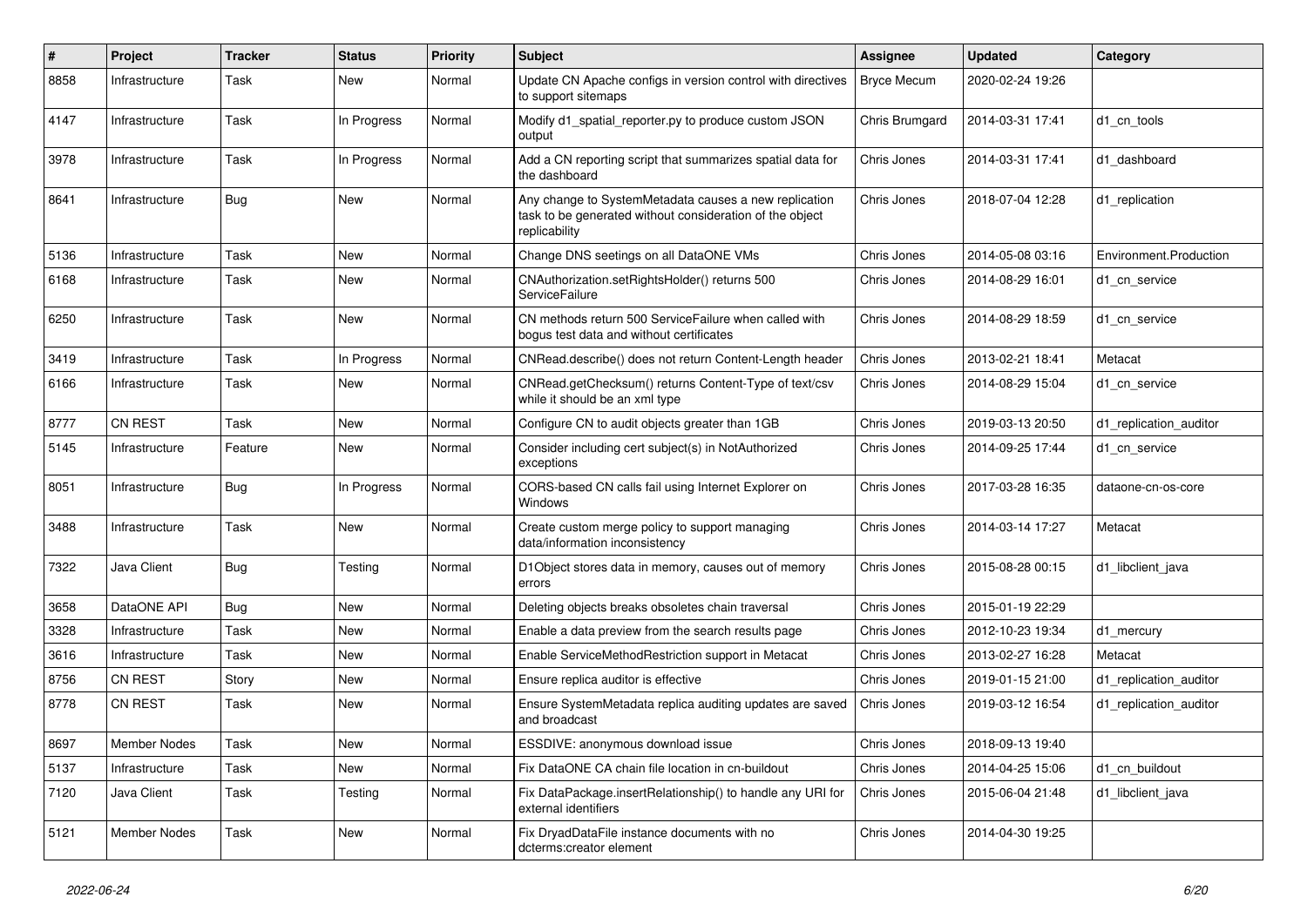| $\#$ | Project        | <b>Tracker</b> | <b>Status</b> | <b>Priority</b> | <b>Subject</b>                                                                                                      | <b>Assignee</b> | <b>Updated</b>   | Category                  |
|------|----------------|----------------|---------------|-----------------|---------------------------------------------------------------------------------------------------------------------|-----------------|------------------|---------------------------|
| 8757 | <b>CN REST</b> | Story          | New           | Normal          | Fix getChecksum() in MNAuditTask to use dynamic<br>checksum algorithms                                              | Chris Jones     | 2019-01-14 19:48 | d1 replication auditor    |
| 3175 | Infrastructure | Task           | New           | Normal          | Include dataoneTypes.xsd in Metacat registered schemas                                                              | Chris Jones     | 2012-10-05 14:23 | Metacat                   |
| 3610 | Infrastructure | Task           | In Progress   | Normal          | Include ESRI-specific FGDC metadata schema in object<br>format list                                                 | Chris Jones     | 2013-07-03 00:23 | Environment.Production    |
| 3509 | Infrastructure | Task           | New           | Normal          | Issue certificates from D1TestIntCA for dev environment<br>nodes, and revoke certificates signed by D1TestCA        | Chris Jones     | 2014-09-24 18:25 | <b>Support Operations</b> |
| 3510 | Infrastructure | Task           | New           | Normal          | Issue certificates from D1TestIntCA for sandbox<br>environment nodes, and revoke certificates signed by<br>D1TestCA | Chris Jones     | 2014-09-24 18:25 | <b>Support Operations</b> |
| 3511 | Infrastructure | Task           | New           | Normal          | Issue certificates from D1TestIntCA for stage environment<br>nodes, and revoke certificates signed by D1TestCA      | Chris Jones     | 2014-09-24 18:25 | <b>Support Operations</b> |
| 2411 | Infrastructure | <b>Bug</b>     | In Progress   | Normal          | knb MNs and CNs allow self-signed certificates to connect                                                           | Chris Jones     | 2014-10-01 22:22 | Environment.Development   |
| 4136 | Infrastructure | Task           | In Progress   | Normal          | Make cosmetic changes to the distribution map                                                                       | Chris Jones     | 2014-03-31 17:41 | d1 dashboard              |
| 3980 | Member Nodes   | Task           | New           | Normal          | Missing content                                                                                                     | Chris Jones     | 2013-09-25 21:48 |                           |
| 3700 | Infrastructure | Bug            | New           | Normal          | MNodeService.replicate will not request new object if<br>existing on MN                                             | Chris Jones     | 2015-01-06 19:43 | Metacat                   |
| 4125 | Infrastructure | Task           | <b>New</b>    | Normal          | Mock up an informational section of the Member Node detail<br>view                                                  | Chris Jones     | 2014-03-31 17:41 | d1 dashboard              |
| 2896 | Infrastructure | Task           | <b>New</b>    | Normal          | Modify the admin DN in createObjectformat script per<br>environment                                                 | Chris Jones     | 2012-10-05 14:23 | d1_cn_buildout            |
| 4211 | Infrastructure | <b>Bug</b>     | New           | Normal          | Potential race condition between archive and replication                                                            | Chris Jones     | 2014-09-25 17:19 | d1 cn service             |
| 4714 | Infrastructure | Task           | In Progress   | Normal          | Refresh client certificate for MN urn:node:TFRI                                                                     | Chris Jones     | 2014-09-24 18:14 | Environment.Production    |
| 4715 | Infrastructure | Task           | In Progress   | Normal          | Refresh client certificate for urn:node:CLOAKN                                                                      | Chris Jones     | 2014-09-24 18:14 |                           |
| 4716 | Infrastructure | Task           | In Progress   | Normal          | refresh client certificate for urn:node:DRYAD                                                                       | Chris Jones     | 2014-09-24 18:14 | Environment.Production    |
| 3864 | Infrastructure | Task           | In Progress   | Normal          | Release CCI 1.2.1 Features                                                                                          | Chris Jones     | 2013-09-12 20:04 | Environment.Production    |
| 4719 | Infrastructure | Task           | In Progress   | Normal          | Replace CN client certificate                                                                                       | Chris Jones     | 2014-09-24 18:14 | Environment.Production    |
| 8640 | Infrastructure | <b>Bug</b>     | New           | Normal          | Replication includes "down" nodes as replication targets                                                            | Chris Jones     | 2018-07-04 11:29 | d1_replication            |
| 8639 | Infrastructure | Story          | New           | Normal          | Replication performance is too slow to service demand                                                               | Chris Jones     | 2018-07-04 11:18 | d1 replication            |
| 5449 | Member Nodes   | Task           | In Progress   | Normal          | Resolve resource map issues for LTER-Europe                                                                         | Chris Jones     | 2014-06-20 17:59 |                           |
| 6394 | Infrastructure | Task           | New           | Normal          | Resolve SSL certificate connection errors for UNM Epscor<br>Tier 4 MN in development                                | Chris Jones     | 2014-09-18 18:39 | <b>Support Operations</b> |
| 7498 | Search UI      | Task           | In Progress   | Normal          | Search UI deployments need to be automated                                                                          | Chris Jones     | 2015-11-21 00:36 | MetacatUI                 |
| 8776 | CN REST        | Task           | New           | Normal          | Set valid replica status to completed                                                                               | Chris Jones     | 2019-03-12 15:57 | d1_replication_auditor    |
| 7466 | Infrastructure | Task           | In Progress   | Normal          | Some objects not accessible on the CN via REST API                                                                  | Chris Jones     | 2015-11-05 16:11 | Metacat                   |
| 4200 | Infrastructure | Task           | New           | Normal          | Update replication.properties with metacat database<br>password after upgrade before starting process daemon        | Chris Jones     | 2013-12-11 20:34 | Environment.Production    |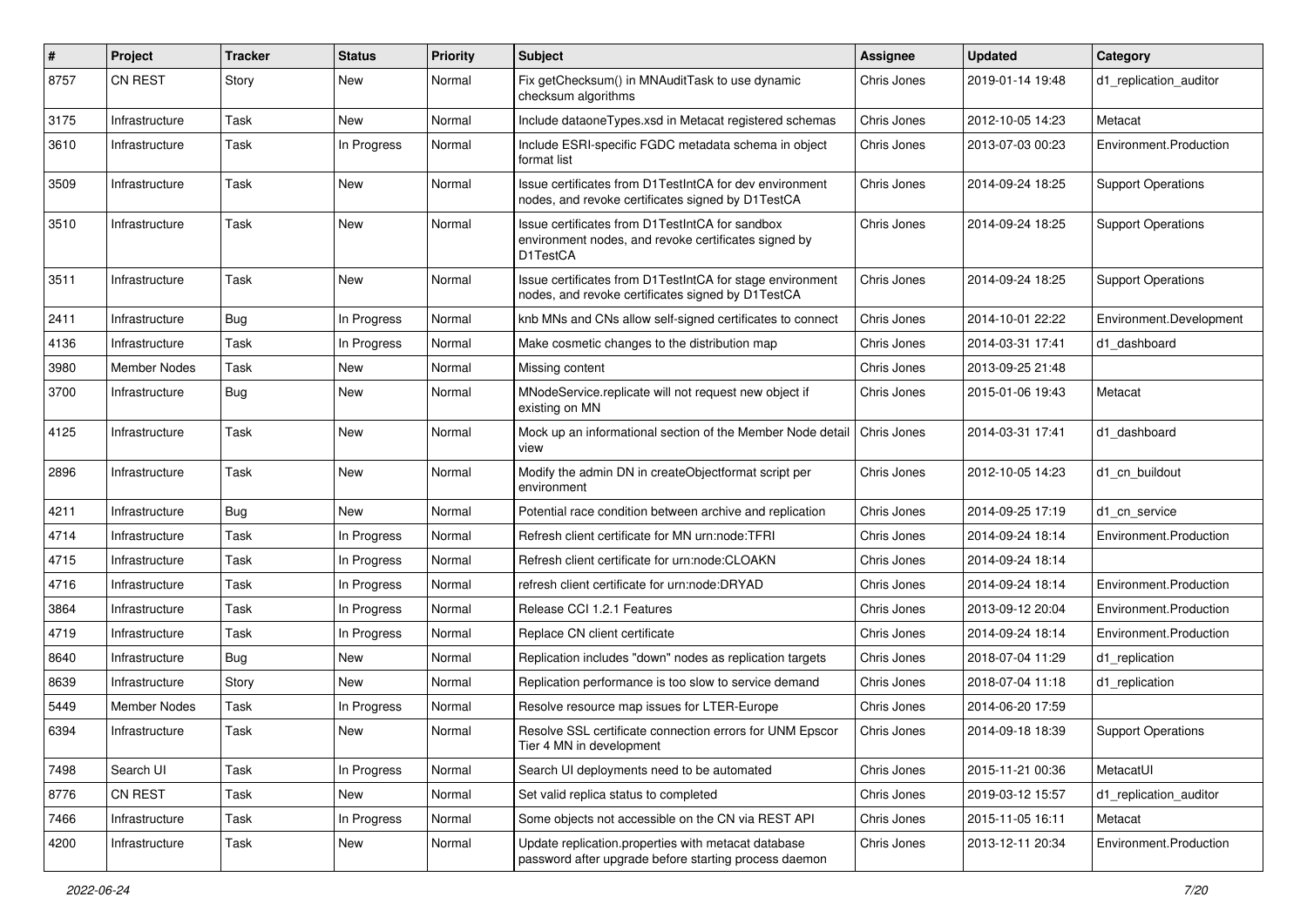| #    | Project                 | <b>Tracker</b> | <b>Status</b> | <b>Priority</b> | <b>Subject</b>                                                                                           | Assignee      | <b>Updated</b>   | Category                  |
|------|-------------------------|----------------|---------------|-----------------|----------------------------------------------------------------------------------------------------------|---------------|------------------|---------------------------|
| 6843 | Infrastructure          | Task           | In Progress   | Normal          | Update the prov instance of the RdfXmlSubprocessor to<br>index renamed and inverse provenance properties | Chris Jones   | 2017-03-28 16:16 | d1_indexer                |
| 7389 | Java Client             | Task           | Testing       | Normal          | V2 D1Object fails to download V1 content                                                                 | Chris Jones   | 2015-09-28 17:50 | d1 libclient java         |
| 5122 | Member Nodes            | Task           | New           | Normal          | Verify/update information in TFRI's node registration                                                    | Chris Jones   | 2014-04-18 16:51 |                           |
| 3878 | Infrastructure          | Task           | New           | Normal          | 4.2.1.1 Missing and Out-of-Date Documentation                                                            | Dave Vieglais | 2014-09-24 18:27 |                           |
| 3881 | Infrastructure          | Task           | New           | Normal          | 4.2.1.4 Definition of Verified User Lacking                                                              | Dave Vieglais | 2014-09-24 18:27 | Documentation             |
| 8236 | Infrastructure          | Task           | New           | Normal          | Acquire ORCID API key under KU membership                                                                | Dave Vieglais | 2018-01-09 02:21 |                           |
| 2344 | Infrastructure          | Task           | New           | Normal          | Add category for Ben's style sheets in Redmine                                                           | Dave Vieglais | 2012-02-15 17:45 | <b>Support Operations</b> |
| 7181 | <b>Python Libraries</b> | Task           | In Progress   | Normal          | add d1_libclient_python implementation                                                                   | Dave Vieglais | 2016-04-21 22:37 | d1 libclient python       |
| 3807 | Infrastructure          | Task           | New           | Normal          | Add documentation for Types.QueryEngineDescription                                                       | Dave Vieglais | 2014-10-02 17:21 | Documentation             |
| 4102 | Infrastructure          | Task           | New           | Normal          | Add expiration policy for CNCore.reserveldentifier()                                                     | Dave Vieglais | 2014-10-02 17:21 | Documentation             |
| 7859 | Infrastructure          | Story          | New           | Normal          | Add formatID for the STL 3d model file format                                                            | Dave Vieglais | 2018-01-17 19:04 |                           |
| 2540 | Infrastructure          | Feature        | In Progress   | Normal          | add generate dentifier() method to MNStorage API                                                         | Dave Vieglais | 2014-10-02 17:54 | Documentation             |
| 8804 | Infrastructure          | Task           | New           | Normal          | Add Idap backup config to cn os-core                                                                     | Dave Vieglais | 2019-05-21 12:32 | dataone-cn-os-core        |
| 7137 | Python GMN              | Task           | Testing       | Normal          | Add support for V2 urls                                                                                  | Dave Vieglais | 2016-03-25 01:27 |                           |
| 7427 | <b>Python Libraries</b> | Task           | New           | Normal          | adjust API signatures in python libraries                                                                | Dave Vieglais | 2016-03-25 01:11 | d1 libclient python       |
| 8747 | Infrastructure          | Task           | New           | Normal          | Adjust package configuration to persist changes between<br>updates                                       | Dave Vieglais | 2018-11-16 17:32 |                           |
| 4053 | Infrastructure          | Task           | In Progress   | Normal          | Architect OPeNDAP MN                                                                                     | Dave Vieglais | 2013-10-06 20:11 | mn.OPeNDAP                |
| 6754 | Infrastructure          | Task           | New           | Normal          | Architecture API loose ends                                                                              | Dave Vieglais | 2015-01-13 18:54 | Architecture Design       |
| 3518 | Member Nodes            | Task           | New           | Normal          | Arctos: New MN discussion                                                                                | Dave Vieglais | 2013-01-25 18:27 |                           |
| 8235 | Infrastructure          | Task           | New           | Normal          | Arrange with KU library to make use of ORCID membership<br>to support DataONE authentication             | Dave Vieglais | 2018-01-09 02:01 |                           |
| 2464 | Infrastructure          | Task           | New           | Normal          | Authentication - no space after comma in subjects                                                        | Dave Vieglais | 2014-10-02 17:21 | Documentation             |
| 2466 | Infrastructure          | Task           | New           | Normal          | Authentication - Remove references to Principal                                                          | Dave Vieglais | 2014-10-02 17:21 | Documentation             |
| 2465 | Infrastructure          | Task           | New           | Normal          | Authentication - Remove TODO about selecting format for<br>principal name                                | Dave Vieglais | 2014-10-02 17:21 | Documentation             |
| 3063 | Infrastructure          | Task           | <b>New</b>    | Normal          | Change Mutability of Metadata documentation                                                              | Dave Vieglais | 2014-09-24 18:27 | Documentation             |
| 2488 | Infrastructure          | Story          | New           | Normal          | Changing the authoritativeMembernode will require all<br>replica's systemMetadata be updated             | Dave Vieglais | 2018-01-17 20:39 | d1 synchronization        |
| 4722 | Infrastructure          | Task           | New           | Normal          | Clarify permissions for CN                                                                               | Dave Vieglais | 2014-10-02 17:21 |                           |
| 2342 | Infrastructure          | Task           | New           | Normal          | CNCore.reserveldentifier() - Update REST description                                                     | Dave Vieglais | 2014-10-02 17:21 | Documentation             |
| 6392 | Infrastructure          | Decision       | New           | Normal          | CN getChecksum REST API design review                                                                    | Dave Vieglais | 2014-09-18 17:09 | Requirement               |
| 3314 | Infrastructure          | Task           | New           | Normal          | CNRead.getQueryEngineDescription() - REST URL                                                            | Dave Vieglais | 2014-10-02 17:21 | Documentation             |
| 3315 | Infrastructure          | Task           | New           | Normal          | CNRead.query() - POST in addition to GET                                                                 | Dave Vieglais | 2014-10-02 17:21 | Documentation             |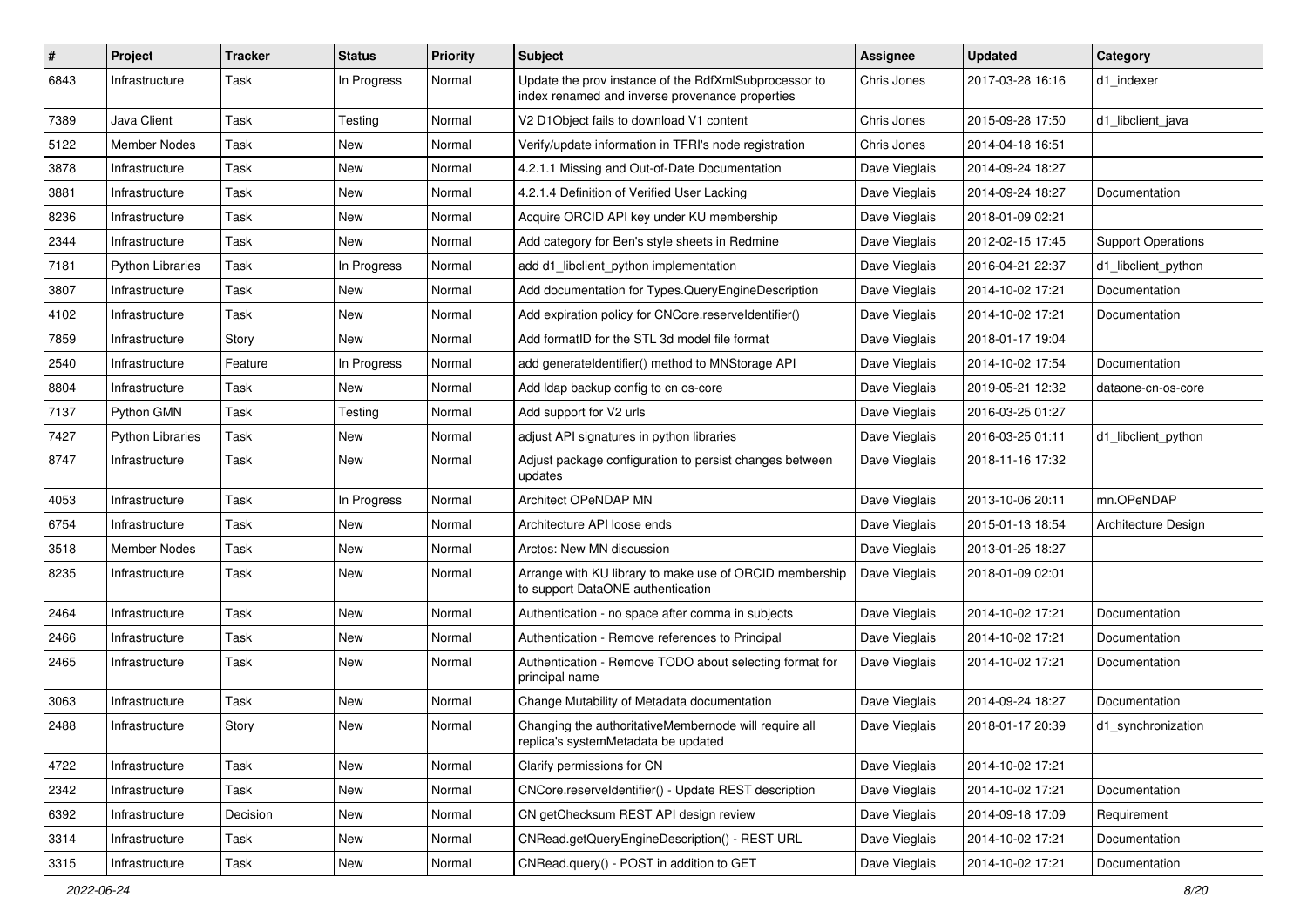| $\#$ | Project             | <b>Tracker</b> | <b>Status</b> | <b>Priority</b> | <b>Subject</b>                                                                    | Assignee      | <b>Updated</b>   | Category                      |
|------|---------------------|----------------|---------------|-----------------|-----------------------------------------------------------------------------------|---------------|------------------|-------------------------------|
| 2394 | Infrastructure      | Task           | New           | Normal          | CNRead.search() - solr / SOLR                                                     | Dave Vieglais | 2014-10-02 17:21 | Documentation                 |
| 2131 | Infrastructure      | Task           | <b>New</b>    | Normal          | CNRegister.updateNodeCapabilities() - nodeid -> nodeld                            | Dave Vieglais | 2014-10-02 17:21 |                               |
| 2054 | Infrastructure      | Task           | New           | Normal          | CNReplication.setReplicationPolicy(),<br>updateReplicationMetadata()              | Dave Vieglais | 2014-10-02 17:21 | Documentation                 |
| 2475 | Infrastructure      | Task           | <b>New</b>    | Normal          | CNReplication.setReplicationStatus() - How to represent null                      | Dave Vieglais | 2014-10-02 17:21 | Documentation                 |
| 3411 | Member Nodes        | Task           | New           | Normal          | Collate documents of relevance to MN deployment and<br>operation                  | Dave Vieglais | 2012-12-01 18:33 |                               |
| 3974 | Infrastructure      | Task           | <b>New</b>    | Normal          | Complete agenda for meeting                                                       | Dave Vieglais | 2013-09-11 20:59 |                               |
| 1227 | Infrastructure      | Task           | New           | Normal          | configure Hudson to build Mercury for deployment to a CN                          | Dave Vieglais | 2011-01-13 15:16 | d1 mercury                    |
| 8237 | Infrastructure      | Task           | <b>New</b>    | Normal          | Configure production environment to use new API key under<br>KU ORCID membership  | Dave Vieglais | 2018-01-09 02:21 | Authentication, Authorization |
| 8038 | Infrastructure      | Story          | In Progress   | Normal          | connect logging output to a log analysis tool                                     | Dave Vieglais | 2018-01-17 18:52 | d1 synchronization            |
| 7358 | Infrastructure      | Story          | In Progress   | Normal          | ContactSubject on NodeList must be valid D1 Idap entry                            | Dave Vieglais | 2016-12-21 09:05 | Authentication, Authorization |
| 4068 | Member Nodes        | Task           | New           | Normal          | Coordinate discussions for biodiversity data in DataONE<br>with TDWG participants | Dave Vieglais | 2016-06-17 19:31 |                               |
| 6513 | Infrastructure      | Story          | <b>New</b>    | Normal          | Create a Local Cache of all Membernode log records on the<br>single master CN     | Dave Vieglais | 2018-01-17 19:49 | d1_log_aggregation            |
| 7103 | Member Nodes        | Task           | New           | Normal          | Create a new test certificate for mnStagePISCO                                    | Dave Vieglais | 2015-05-14 18:29 |                               |
| 725  | Infrastructure      | Story          | In Progress   | Normal          | Create Authentication and Access control design<br>specifications                 | Dave Vieglais | 2018-01-17 20:52 | Documentation                 |
| 4704 | Infrastructure      | Task           | <b>New</b>    | Normal          | Create a view of MN holdings from a CN perspective                                | Dave Vieglais | 2014-04-09 15:33 |                               |
| 7138 | Python GMN          | Task           | Testing       | Normal          | Create new view functions                                                         | Dave Vieglais | 2016-03-25 01:27 |                               |
| 7166 | OGC-Slender<br>Node | Story          | New           | Normal          | Create ORE document for an NODC data package                                      | Dave Vieglais | 2015-06-08 18:50 |                               |
| 7102 | <b>Member Nodes</b> | Task           | In Progress   | Normal          | Create test server certificate for test.piscoweb.org                              | Dave Vieglais | 2015-05-14 18:28 |                               |
| 8161 | Infrastructure      | Bug            | New           | Normal          | d1-processing Out of Memory Error                                                 | Dave Vieglais | 2018-02-20 16:19 | d1 process daemon             |
| 8634 | <b>Member Nodes</b> | Story          | New           | Normal          | DAAC: Testing & Development                                                       | Dave Vieglais | 2018-07-02 14:55 |                               |
| 4188 | Infrastructure      | Story          | In Progress   | Normal          | dataone Exception definition and implementation requires<br>clarification         | Dave Vieglais | 2018-01-17 20:05 | d1 schemas                    |
| 2660 | Infrastructure      | Task           | <b>New</b>    | Normal          | Deciding on a key size for D1 certs                                               | Dave Vieglais | 2014-10-02 17:21 | Documentation                 |
| 5141 | Infrastructure      | Story          | In Progress   | Normal          | Describe the mn.updateSystemMetadata behavior in use<br>case document             | Dave Vieglais | 2018-01-17 19:58 | Documentation                 |
| 2123 | Infrastructure      | Task           | New           | Normal          | Description of serialVersion                                                      | Dave Vieglais | 2014-10-02 17:21 | Documentation                 |
| 2944 | Infrastructure      | Story          | New           | Normal          | Design and implement a MN kill switch mechanism                                   | Dave Vieglais | 2018-01-17 20:30 | <b>Support Operations</b>     |
| 2169 | Infrastructure      | Task           | In Progress   | Normal          | Design content and layout for status page                                         | Dave Vieglais | 2012-03-14 20:40 | d1 monitor                    |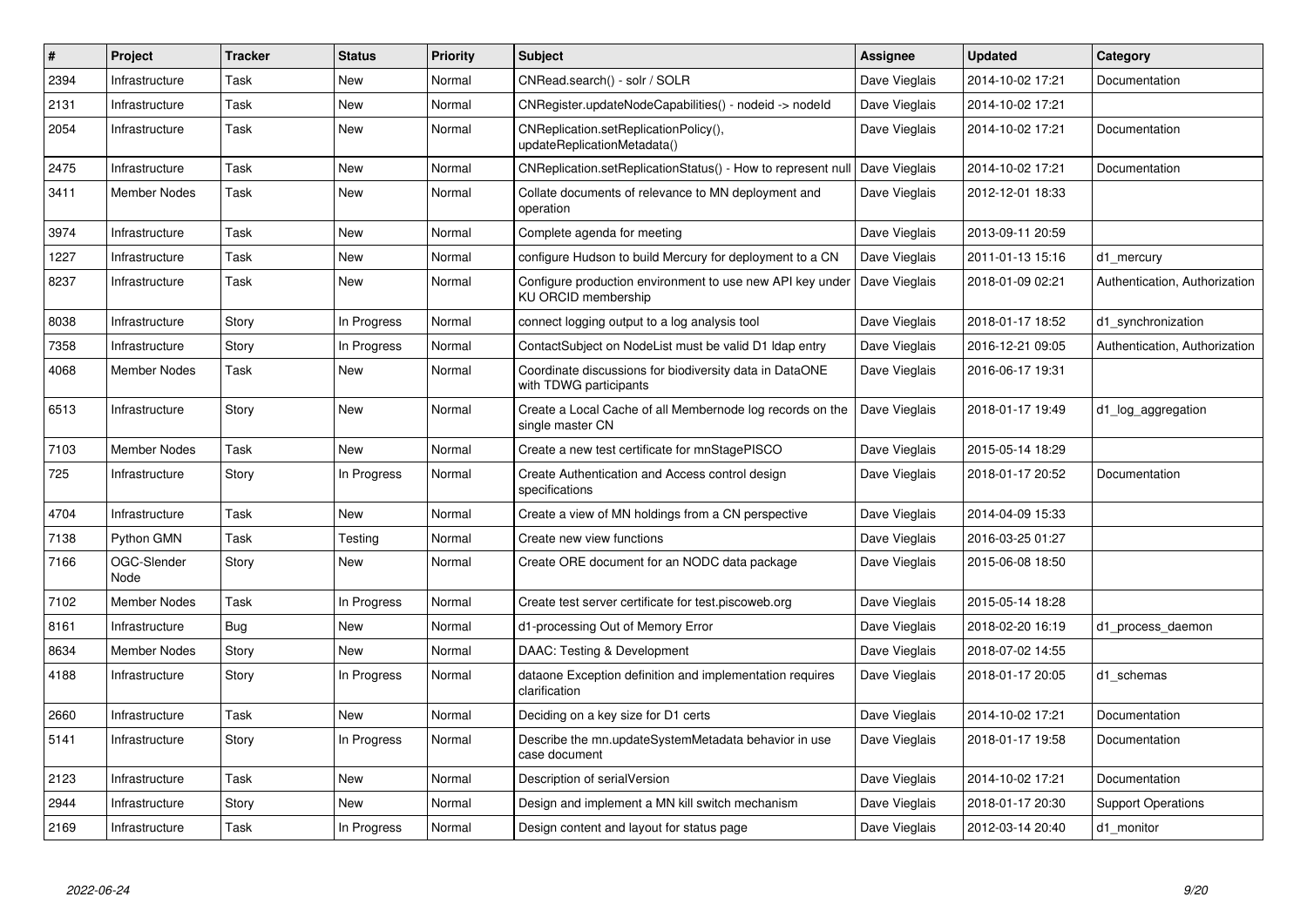| $\#$ | Project             | <b>Tracker</b> | <b>Status</b> | <b>Priority</b> | Subject                                                                                                               | Assignee      | <b>Updated</b>   | Category                      |
|------|---------------------|----------------|---------------|-----------------|-----------------------------------------------------------------------------------------------------------------------|---------------|------------------|-------------------------------|
| 7155 | OGC-Slender<br>Node | Task           | New           | Normal          | Design the connector, including sources of key information                                                            | Dave Vieglais | 2015-06-05 11:42 |                               |
| 7146 | OGC-Slender<br>Node | Story          | In Progress   | Normal          | Determine formatId for content retrievable from NODC<br>services                                                      | Dave Vieglais | 2015-06-05 13:37 |                               |
| 7148 | OGC-Slender<br>Node | Task           | In Progress   | Normal          | Determine formatId for science metadata                                                                               | Dave Vieglais | 2015-09-22 16:27 |                               |
| 2688 | Infrastructure      | Task           | New           | Normal          | Develop guidelines for how Subject entries are handled -<br>creation, normalization, comparison                       | Dave Vieglais | 2014-09-24 18:27 | Documentation                 |
| 7559 | Infrastructure      | Story          | New           | Normal          | Develop plan for securing application passwords in the CN<br>stack                                                    | Dave Vieglais | 2018-01-17 19:34 | Architecture Design           |
| 8780 | Infrastructure      | Feature        | New           | Normal          | Develop support for DataCite 4.0 and 4.1 and 4.2                                                                      | Dave Vieglais | 2019-03-30 20:38 | d1_indexer                    |
| 7176 | Infrastructure      | Task           | New           | Normal          | Develop textual documentation for certificate management                                                              | Dave Vieglais | 2015-06-10 01:33 | Documentation                 |
| 7177 | Infrastructure      | Task           | New           | Normal          | Develop video documentation for certificate management                                                                | Dave Vieglais | 2015-06-10 01:33 | Documentation                 |
| 6167 | Infrastructure      | Task           | <b>New</b>    | Normal          | Docs for CNRead.search() say "SOLR" in capital but actual<br>API expects "solr" in lower case                         | Dave Vieglais | 2014-10-02 17:21 | Documentation                 |
| 8238 | Infrastructure      | Task           | New           | Normal          | Document contacts and procedure for using KU ORCID<br>membership API key                                              | Dave Vieglais | 2018-01-09 02:22 | Authentication, Authorization |
| 2033 | Infrastructure      | Task           | <b>New</b>    | Normal          | Document hardware / CN administrators and their contact<br>info                                                       | Dave Vieglais | 2014-09-24 18:29 | Management                    |
| 3308 | Infrastructure      | Task           | <b>New</b>    | Normal          | Document the process for removing content contributed<br>from a specific member node and/or the entire member<br>node | Dave Vieglais | 2014-03-14 18:29 | <b>Support Operations</b>     |
| 2030 | Infrastructure      | Task           | New           | Normal          | Document the structure and interconnections of VM host<br>hardware at UNM                                             | Dave Vieglais | 2014-09-24 18:29 | Hardware                      |
| 2028 | Infrastructure      | Task           | New           | Normal          | Document VM specifications for CNs                                                                                    | Dave Vieglais | 2014-09-24 18:29 | Management                    |
| 2029 | Infrastructure      | Task           | New           | Normal          | Document VM specifications for replication MNs                                                                        | Dave Vieglais | 2014-09-24 18:29 | Management                    |
| 8109 | Infrastructure      | Story          | New           | Normal          | Does authentication token need to include group<br>information?                                                       | Dave Vieglais | 2018-01-17 18:45 | Authentication, Authorization |
| 8367 | Infrastructure      | Story          | <b>New</b>    | Normal          | Duplicate jenkins jobs from UNM to UCSB                                                                               | Dave Vieglais | 2019-01-22 19:25 | <b>Support Operations</b>     |
| 7169 | OGC-Slender<br>Node | Task           | <b>New</b>    | Normal          | Enable tracking of obsoletes / obsoleted by for data objects                                                          | Dave Vieglais | 2015-06-08 19:01 |                               |
| 7298 | Python Libraries    | Bug            | <b>New</b>    | Normal          | escapeQueryTerm should be a module method not a class<br>method                                                       | Dave Vieglais | 2015-08-18 15:06 | d1_libclient_python           |
| 7170 | OGC-Slender<br>Node | Story          | New           | Normal          | Evaluate the feasibility of extracting provenance information<br>from the journal.txt document                        | Dave Vieglais | 2015-06-08 21:28 |                               |
| 2794 | Infrastructure      | Task           | New           | Normal          | Exceptions: Remove unsupported exception serializations<br>and add "header serialization"                             | Dave Vieglais | 2014-10-02 17:21 | Documentation                 |
| 7127 | DataONE API         | Task           | <b>New</b>    | Normal          | Finalize CNAuthentication interface                                                                                   | Dave Vieglais | 2015-05-21 19:31 | api documentation             |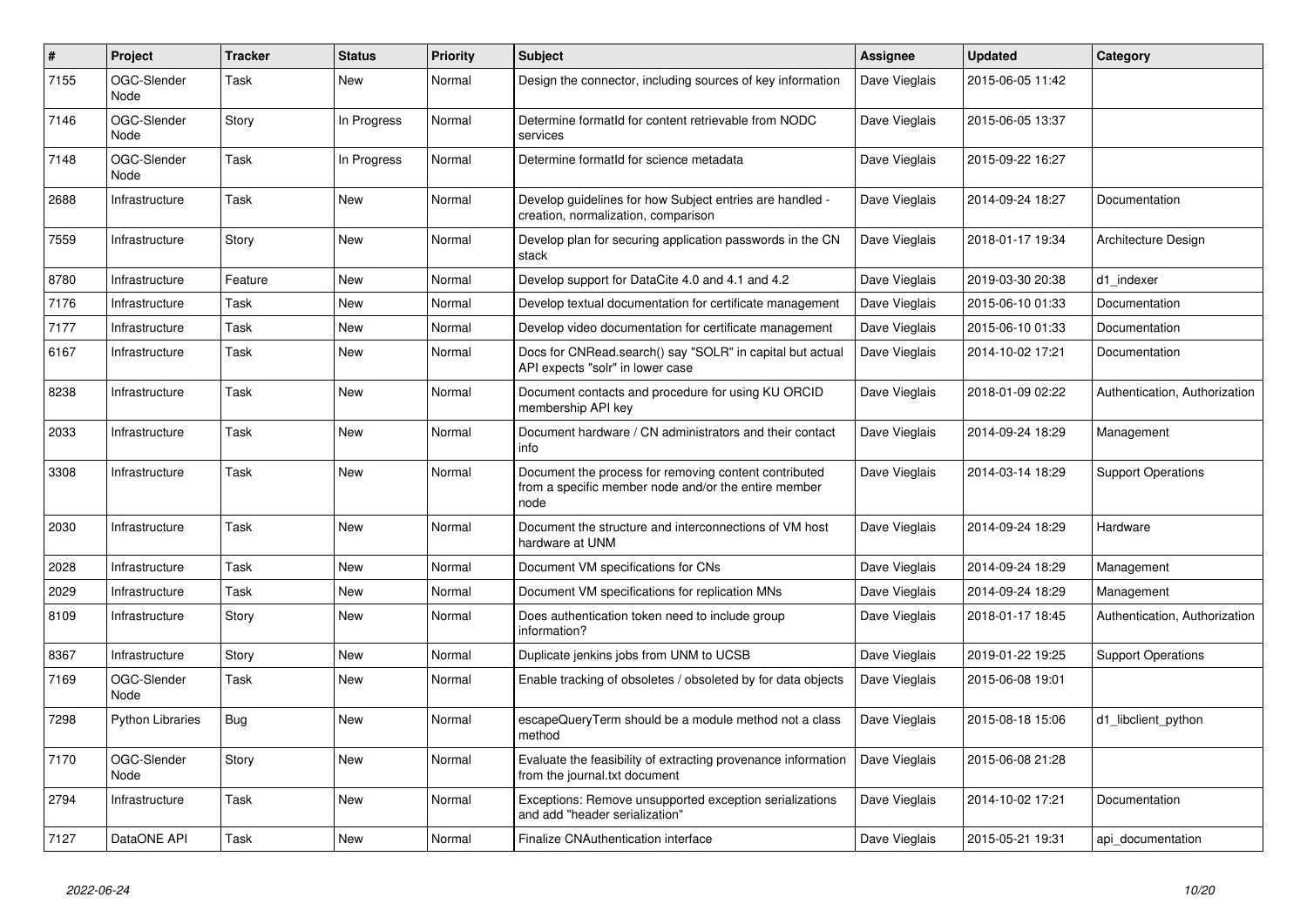| $\vert$ # | Project             | <b>Tracker</b> | <b>Status</b> | <b>Priority</b> | Subject                                                                                          | <b>Assignee</b> | <b>Updated</b>   | Category                  |
|-----------|---------------------|----------------|---------------|-----------------|--------------------------------------------------------------------------------------------------|-----------------|------------------|---------------------------|
| 8749      | <b>CN REST</b>      | Story          | New           | Normal          | Fix log aggregation events from the CN without associated<br>CN IPs                              | Dave Vieglais   | 2019-05-01 22:25 |                           |
| 8847      | <b>Member Nodes</b> | MNDeployment   | In Review     | Normal          | <b>Freshwater Research and Environmental Database</b><br>(IGBFRED)                               | Dave Vieglais   | 2019-10-17 19:23 |                           |
| 7151      | OGC-Slender<br>Node | Story          | In Progress   | Normal          | Generate system metadata for content                                                             | Dave Vieglais   | 2015-06-08 18:58 |                           |
| 7168      | OGC-Slender<br>Node | Task           | New           | Normal          | Generate system metadata for data objects                                                        | Dave Vieglais   | 2015-06-08 18:59 |                           |
| 7167      | OGC-Slender<br>Node | Task           | <b>New</b>    | Normal          | Generate system metadata for science metadata                                                    | Dave Vieglais   | 2015-06-08 18:58 |                           |
| 4730      | <b>Member Nodes</b> | MNDeployment   | Testing       | Normal          | Global Biodiversity Information Facility                                                         | Dave Vieglais   | 2018-09-26 19:45 |                           |
| 7716      | Infrastructure      | Story          | In Progress   | Normal          | How to facilitate resubmission of sync Failures?                                                 | Dave Vieglais   | 2018-01-17 19:22 | d1_synchronization        |
| 3810      | Infrastructure      | Task           | New           | Normal          | Identify and setup location for user oriented operational<br>docs                                | Dave Vieglais   | 2014-09-24 18:27 | <b>Support Operations</b> |
| 1442      | DataONE API         | Task           | New           | Normal          | Identify monitoring and logging use cases and requirements                                       | Dave Vieglais   | 2015-01-19 23:06 |                           |
| 1443      | DataONE API         | Task           | New           | Normal          | Identify operational requirements for monitoring and logging                                     | Dave Vieglais   | 2015-01-19 23:06 |                           |
| 8035      | Member Nodes        | MNDeployment   | Operational   | Normal          | IEDA_EarthChem Library (Interdisciplinary Earth Data<br>Alliance)                                | Dave Vieglais   | 2019-05-06 14:25 |                           |
| 8704      | Member Nodes        | MNDeployment   | Operational   | Normal          | IEDA_Marine-Geo Digital Library (Interdisciplinary Earth<br>Data Alliance)                       | Dave Vieglais   | 2019-05-14 13:47 |                           |
| 8721      | Member Nodes        | MNDeployment   | Operational   | Normal          | IEDA_US Antarctic Program Data Center (Interdisciplinary<br>Earth Data Alliance)                 | Dave Vieglais   | 2019-05-14 13:46 |                           |
| 7149      | OGC-Slender<br>Node | Story          | Testing       | Normal          | Implement mechanism to retrieve a list of objects available<br>from repository                   | Dave Vieglais   | 2015-06-05 13:37 |                           |
| 7199      | Python GMN          | Task           | New           | Normal          | Implement support for token authentication approach                                              | Dave Vieglais   | 2016-03-25 01:27 |                           |
| 7767      | Infrastructure      | Task           | New           | Normal          | In DataONE search results, move map display to map<br>extent                                     | Dave Vieglais   | 2016-05-04 18:31 |                           |
| 3512      | Infrastructure      | Task           | New           | Normal          | Issue production client certificates for<br>mn-{ucsb orc unm}-2.dataone.org replica target nodes | Dave Vieglais   | 2013-01-23 16:34 | Environment.Production    |
| 8771      | <b>CN REST</b>      | Story          | New           | Normal          | Issue with LDAP when updating `nodeReplicationPolicy`                                            | Dave Vieglais   | 2019-03-05 19:43 | d1 cn rest                |
| 8213      | <b>Member Nodes</b> | Story          | New           | Normal          | KUBI node is not responding as a MN                                                              | Dave Vieglais   | 2017-11-06 22:18 |                           |
| 3108      | Infrastructure      | Task           | New           | Normal          | lastHarvested date is always equal to the current time.                                          | Dave Vieglais   | 2012-07-30 22:11 |                           |
| 8602      | Infrastructure      | Story          | New           | Normal          | Log aggregation and augmentation process mid 2018<br>updates                                     | Dave Vieglais   | 2018-06-07 20:49 | d1_log_aggregation        |
| 8603      | Infrastructure      | <b>Bug</b>     | New           | Normal          | log aggregation incorrectly assigning location information                                       | Dave Vieglais   | 2018-06-07 20:52 | d1_log_aggregation        |
| 7688      | Infrastructure      | <b>Bug</b>     | New           | Normal          | LogAggregation unable to change BaseURLs upon<br>updateNodeCapabilities notification             | Dave Vieglais   | 2018-01-02 12:02 | d1_log_aggregation        |
| 3185      | <b>Member Nodes</b> | Task           | In Progress   | Normal          | Make initial contact with FRAMES for participation as a MN                                       | Dave Vieglais   | 2012-09-05 02:12 |                           |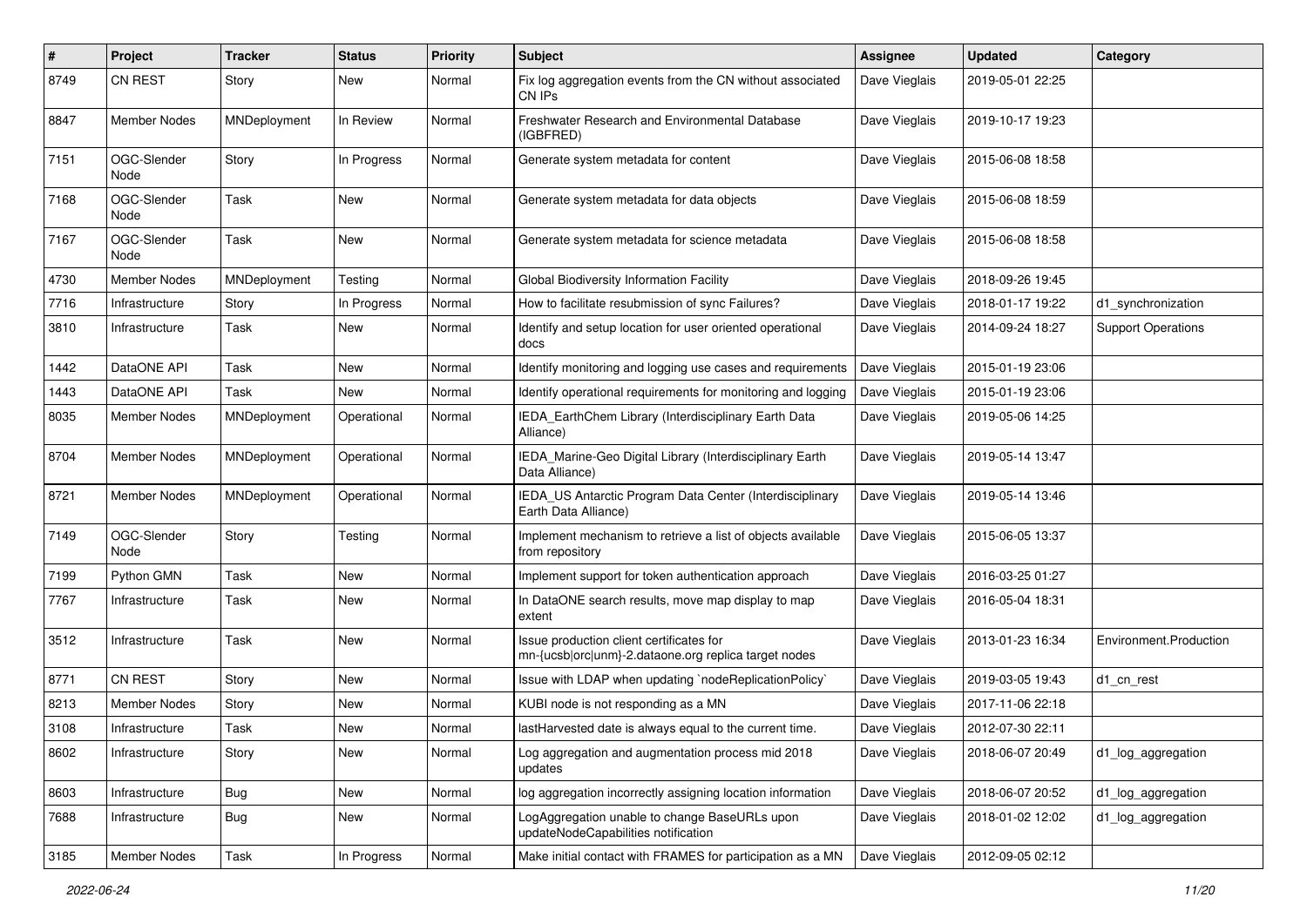| ∦    | Project             | <b>Tracker</b> | <b>Status</b> | <b>Priority</b> | Subject                                                                                                                              | <b>Assignee</b> | <b>Updated</b>   | Category                  |
|------|---------------------|----------------|---------------|-----------------|--------------------------------------------------------------------------------------------------------------------------------------|-----------------|------------------|---------------------------|
| 7605 | Infrastructure      | Story          | New           | Normal          | MemberNodes not authorizing CN to harvest log records                                                                                | Dave Vieglais   | 2018-01-17 19:33 | Environment.Production    |
| 7920 | Infrastructure      | Story          | In Progress   | Normal          | migrate apache2 authorization rules from 2.2 conforming to<br>2.4                                                                    | Dave Vieglais   | 2018-01-17 18:59 | d1 cn buildout            |
| 8366 | Infrastructure      | Story          | New           | Normal          | Migrate jenkins continuous integration from UNM to UCSB                                                                              | Dave Vieglais   | 2019-01-22 19:26 | <b>Support Operations</b> |
| 7279 | Infrastructure      | Task           | New           | Normal          | MN implementation documentation - need document<br>management solution                                                               | Dave Vieglais   | 2015-07-28 22:24 | Documentation             |
| 2793 | Infrastructure      | Task           | New           | Normal          | MNRead.describe() - Document special requirement of<br>returning D1 exceptions in header                                             | Dave Vieglais   | 2014-10-02 17:21 | Documentation             |
| 4723 | Infrastructure      | Task           | New           | Normal          | MN recognition of CN                                                                                                                 | Dave Vieglais   | 2014-10-02 17:21 |                           |
| 2646 | Infrastructure      | Task           | New           | Normal          | MNReplication.getReplica() - Add information about<br>CNReplication.isNodeAuthorized()                                               | Dave Vieglais   | 2014-10-02 17:21 | Documentation             |
| 2142 | Infrastructure      | Task           | New           | Normal          | MNReplication.getReplica() - include PID in signature                                                                                | Dave Vieglais   | 2014-10-02 17:21 | Documentation             |
| 2826 | Infrastructure      | Task           | New           | Normal          | MNStorage.archive() - Permissions                                                                                                    | Dave Vieglais   | 2014-10-02 17:21 | Documentation             |
| 2508 | Infrastructure      | Task           | New           | Normal          | MNStorage.delete(), MNStorage.update() - Action must be<br>denied for replicas.                                                      | Dave Vieglais   | 2014-10-02 17:21 | Documentation             |
| 2809 | Infrastructure      | Task           | <b>New</b>    | Normal          | MNStorage.update() - Make behavior explicit                                                                                          | Dave Vieglais   | 2014-10-02 17:21 | Documentation             |
| 7139 | Python GMN          | Task           | In Review     | Normal          | modify postgres schema                                                                                                               | Dave Vieglais   | 2016-03-25 01:27 |                           |
| 7838 | DataONE API         | Task           | New           | Normal          | Modify the obsolescence chain process to accommodate the<br>use case where both old and new PIDs are present on the<br>CN for v1 MNs | Dave Vieglais   | 2016-06-29 02:20 |                           |
| 6478 | Infrastructure      | Task           | New           | Normal          | move mncheck VM to a different VMhost                                                                                                | Dave Vieglais   | 2014-10-01 20:34 | MNWebChecker              |
| 8108 | Infrastructure      | Support        | <b>New</b>    | Normal          | Must determine the state of replication auditing for when<br>replicas on non-functioning MNs are still reported as<br>complete       | Dave Vieglais   | 2017-06-06 17:56 | d1_replication_auditor    |
| 3228 | <b>Member Nodes</b> | MNDeployment   | Operational   | Normal          | NCEI - National Centers for Environmental Information                                                                                | Dave Vieglais   | 2019-07-08 16:28 |                           |
| 2827 | Infrastructure      | Task           | In Progress   | Normal          | nesting groups requires schema change*                                                                                               | Dave Vieglais   | 2015-06-25 22:00 | d1 schemas                |
| 3598 | Infrastructure      | Task           | New           | Normal          | Node document subject description is a bit unclear                                                                                   | Dave Vieglais   | 2014-10-02 17:21 | Documentation             |
| 4192 | Infrastructure      | Task           | In Progress   | Normal          | Notify MN implementations of the discrepancy in exception<br>definition                                                              | Dave Vieglais   | 2014-09-24 18:28 | Management                |
| 6759 | DataONE API         | Story          | New           | Normal          | ObjectFormat Management                                                                                                              | Dave Vieglais   | 2015-01-19 23:17 |                           |
| 7407 | Infrastructure      | Story          | In Progress   | Normal          | object formats in the d1_common_java bootstrap list are<br>inconsistent with production                                              | Dave Vieglais   | 2016-03-15 16:49 | d1 indexer                |
| 3067 | Infrastructure      | Task           | New           | Normal          | Old DAAC PIDs to archive                                                                                                             | Dave Vieglais   | 2013-01-02 14:14 | mn.Mercury                |
| 3099 | Infrastructure      | Decision       | New           | Normal          | ONE-Mercury display of data set citation                                                                                             | Dave Vieglais   | 2012-07-23 21:24 | d1_mercury                |
| 7839 | DataONE API         | Task           | New           | Normal          | Online documentation places synchronize in CNRead api                                                                                | Dave Vieglais   | 2016-12-21 09:04 | api_documentation         |
| 6069 | Infrastructure      | Story          | New           | Normal          | open ask.dataone.org sign-in to community                                                                                            | Dave Vieglais   | 2014-10-01 20:39 | Documentation             |
| 7850 | Infrastructure      | Task           | New           | Normal          | Passing SID to MNRead.systemMetadataChanged()                                                                                        | Dave Vieglais   | 2016-07-20 20:00 |                           |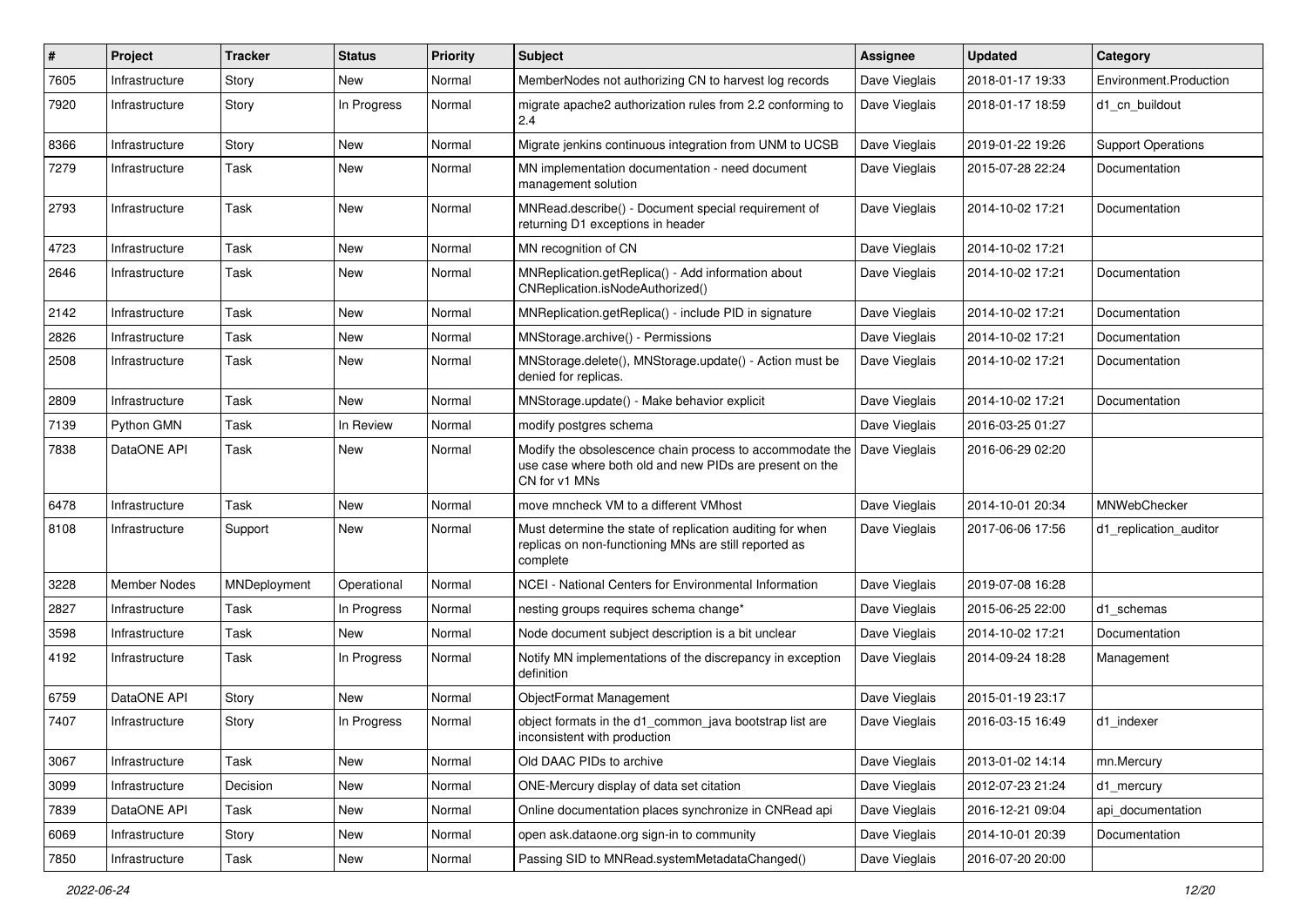| $\#$ | Project                 | <b>Tracker</b> | <b>Status</b> | <b>Priority</b> | Subject                                                                                                                  | <b>Assignee</b> | <b>Updated</b>   | Category                      |
|------|-------------------------|----------------|---------------|-----------------|--------------------------------------------------------------------------------------------------------------------------|-----------------|------------------|-------------------------------|
| 2593 | Infrastructure          | Task           | New           | Normal          | Prepare science data and metadata content for the<br>workshop                                                            | Dave Vieglais   | 2012-04-09 22:52 |                               |
| 8583 | DataONE API             | Feature        | New           | Normal          | Provide some mechanism for diagnosing correctness of MN<br>certificates                                                  | Dave Vieglais   | 2018-05-02 03:18 |                               |
| 8222 | Infrastructure          | Task           | New           | Normal          | reindex all isotc211 content in production to reflect final<br>decisions from origin field mapping                       | Dave Vieglais   | 2018-03-22 16:56 | d1 indexer                    |
| 6071 | Infrastructure          | Story          | In Progress   | Normal          | Release Notes and documentation                                                                                          | Dave Vieglais   | 2018-01-17 19:53 | Documentation                 |
| 6056 | Infrastructure          | Story          | New           | Normal          | remove log aggregation processing from d1-processing<br>Linux service                                                    | Dave Vieglais   | 2018-01-17 19:55 | d1_log_aggregation            |
| 7425 | <b>Python Libraries</b> | Task           | New           | Normal          | Replace httplib low level use in RestClient with the requests<br>library                                                 | Dave Vieglais   | 2016-03-25 02:03 | d1 common python              |
| 3529 | Member Nodes            | MNDeployment   | Operational   | Normal          | Replication instance at ORC                                                                                              | Dave Vieglais   | 2018-08-31 15:21 |                               |
| 3530 | <b>Member Nodes</b>     | MNDeployment   | Operational   | Normal          | Replication instance at UCSB                                                                                             | Dave Vieglais   | 2018-08-31 15:22 |                               |
| 3172 | Member Nodes            | MNDeployment   | Operational   | Normal          | Replication instance at UNM                                                                                              | Dave Vieglais   | 2018-08-31 15:22 |                               |
| 8642 | Infrastructure          | <b>Bug</b>     | New           | Normal          | Replication tasks apparently not deleted from backing store<br>in a timely fashion                                       | Dave Vieglais   | 2018-07-05 12:11 | d1 replication                |
| 7140 | Python GMN              | Task           | In Review     | Normal          | Resolve sids to pids                                                                                                     | Dave Vieglais   | 2016-03-25 01:27 |                               |
| 3720 | Infrastructure          | Story          | New           | Normal          | resource maps should be validated                                                                                        | Dave Vieglais   | 2018-01-17 20:17 | Documentation                 |
| 3901 | Infrastructure          | Task           | New           | Normal          | Review Mozilla Persona as an alternative for identity<br>management                                                      | Dave Vieglais   | 2013-08-09 11:57 | Documentation                 |
| 3891 | Infrastructure          | Task           | <b>New</b>    | Normal          | review vulnerability to BREACH attacks                                                                                   | Dave Vieglais   | 2013-08-07 15:01 | Authentication, Authorization |
| 3332 | Infrastructure          | Task           | In Progress   | Normal          | Revise use cases and add sample code                                                                                     | Dave Vieglais   | 2014-09-24 18:27 | Documentation                 |
| 7918 | <b>CN REST</b>          | Bug            | New           | Normal          | SEAD object only partially synchronized - missing<br>autogen.2016092916012224122 document from<br>/var/metacat/documents | Dave Vieglais   | 2016-10-21 18:00 | cn_metacat                    |
| 2810 | Infrastructure          | Task           | <b>New</b>    | Normal          | setReplicationStatus() example rwt state transition is<br>incorrect                                                      | Dave Vieglais   | 2014-10-02 17:21 | Documentation                 |
| 1762 | Infrastructure          | Task           | New           | Normal          | Sketch CN components and associations                                                                                    | Dave Vieglais   | 2014-10-02 17:40 |                               |
| 2227 | Infrastructure          | Task           | New           | Normal          | Specify valid mimetypes for responses                                                                                    | Dave Vieglais   | 2014-10-02 17:21 | Documentation                 |
| 2083 | Infrastructure          | Task           | New           | Normal          | Split the CN API into public and private sections                                                                        | Dave Vieglais   | 2014-10-02 17:21 | Documentation                 |
| 3994 | Member Nodes            | Task           | New           | Normal          | Stories and bugs are showing up in the MN Dashboard;<br>should be restricted to MNDeployment trackers                    | Dave Vieglais   | 2013-09-26 23:34 |                               |
| 6543 | Infrastructure          | Story          | New           | Normal          | Support RIF-CS metadata standard                                                                                         | Dave Vieglais   | 2018-01-17 19:46 | Format ID                     |
| 4098 | Infrastructure          | Task           | New           | Normal          | Synchronization should allow valid replicas held by MNs to<br>set obsoletedBy and archive flags                          | Dave Vieglais   | 2014-07-31 22:23 | d1_synchronization            |
| 7967 | Infrastructure          | <b>Bug</b>     | In Progress   | Normal          | The CN is not following the xml schema definition when<br>creating dataone exceptions                                    | Dave Vieglais   | 2018-05-23 18:13 | Architecture Design           |
| 7882 | Infrastructure          | Story          | In Progress   | Normal          | Tune CN logfile management                                                                                               | Dave Vieglais   | 2018-01-17 19:03 |                               |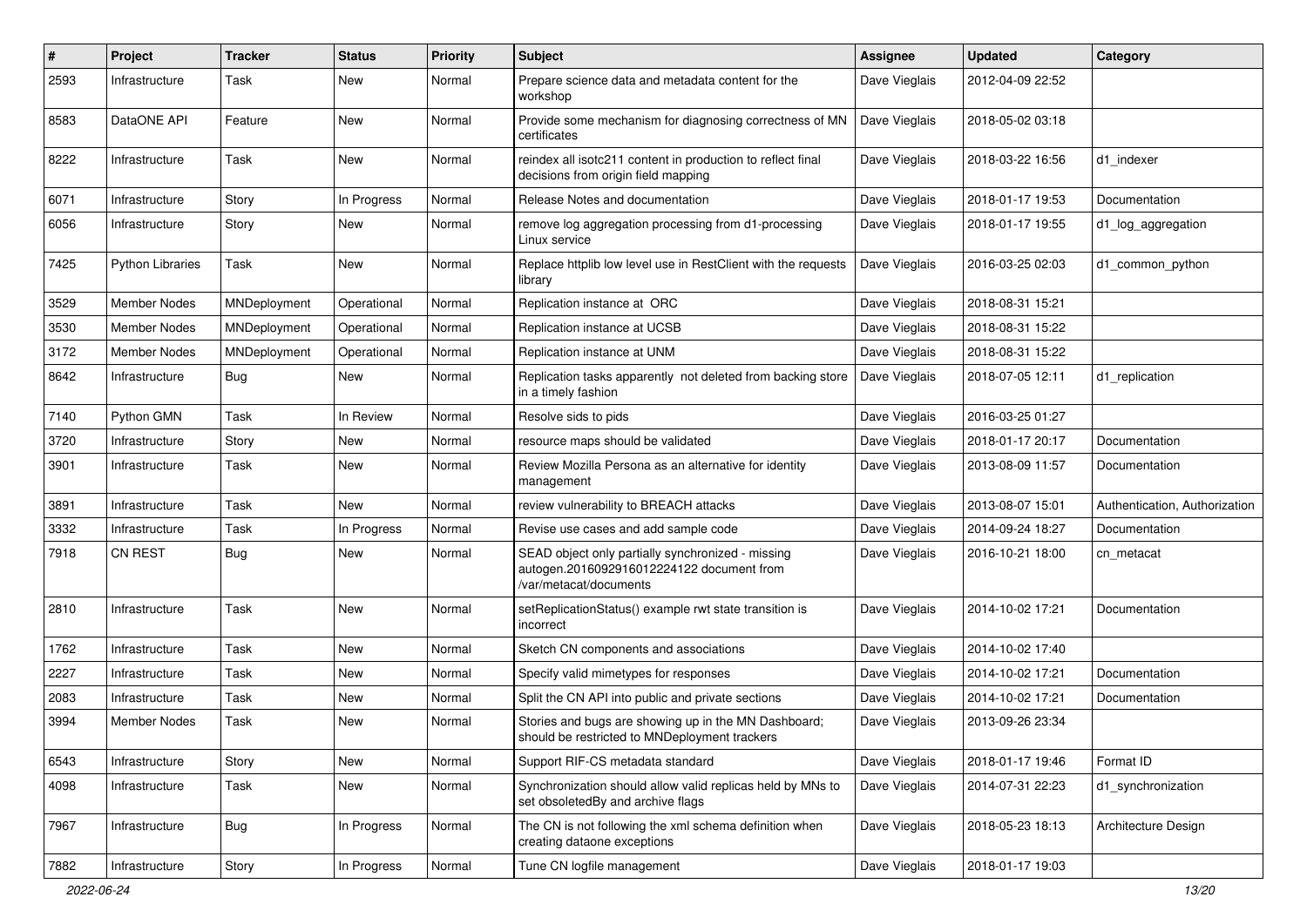| #    | Project                           | <b>Tracker</b> | <b>Status</b> | <b>Priority</b> | <b>Subject</b>                                                                                             | <b>Assignee</b> | <b>Updated</b>   | Category                      |
|------|-----------------------------------|----------------|---------------|-----------------|------------------------------------------------------------------------------------------------------------|-----------------|------------------|-------------------------------|
| 2172 | Infrastructure                    | Task           | New           | Normal          | Types.DateTime: Example serialization without TZ<br>designator                                             | Dave Vieglais   | 2014-10-02 17:21 | Documentation                 |
| 1961 | Infrastructure                    | Task           | <b>New</b>    | Normal          | Types.ErrorMessage - does not exist                                                                        | Dave Vieglais   | 2014-10-02 17:21 | Documentation                 |
| 1983 | Infrastructure                    | Task           | New           | Normal          | UC04 describes MNCore.ping() with discovery capability                                                     | Dave Vieglais   | 2014-10-02 17:21 | Documentation                 |
| 3191 | <b>Member Nodes</b>               | MNDeployment   | Deferred      | Normal          | <b>UC Vertnet Member Node</b>                                                                              | Dave Vieglais   | 2017-01-31 14:54 |                               |
| 7096 | <b>CN REST</b>                    | Task           | New           | Normal          | Unexpectedly closed streams / disconnects on UNM<br>network                                                | Dave Vieglais   | 2015-05-12 17:49 |                               |
| 3728 | Infrastructure                    | Task           | New           | Normal          | Update and augment architecture use cases to describe<br>processes for property changes on system metadata | Dave Vieglais   | 2014-09-24 18:27 | Documentation                 |
| 4190 | Infrastructure                    | Task           | <b>New</b>    | Normal          | Update architecture docs to import dataoneErrors.xsd                                                       | Dave Vieglais   | 2014-09-24 18:28 | Documentation                 |
| 8368 | Infrastructure                    | Story          | <b>New</b>    | Normal          | Update backup strategy for jenkins job configurations to<br>subversion                                     | Dave Vieglais   | 2019-01-22 19:25 | <b>Support Operations</b>     |
| 4189 | Infrastructure                    | Task           | In Progress   | Normal          | Update dataoneErrors.xsd to match the documentation                                                        | Dave Vieglais   | 2017-01-14 00:24 | d1 schemas                    |
| 7439 | <b>MN Service</b><br>Registration | Task           | New           | Normal          | Update the search interface to support rendering and other<br>actions for services                         | Dave Vieglais   | 2015-10-16 14:06 |                               |
| 8604 | Infrastructure                    | Task           | <b>New</b>    | Normal          | Update the static IP lists for robots etc                                                                  | Dave Vieglais   | 2018-06-07 20:56 | d1_log_aggregation            |
| 1986 | Infrastructure                    | Task           | New           | Normal          | Update UC04 to use correct CN method for determining if a<br>PID exists                                    | Dave Vieglais   | 2014-10-02 17:21 | Documentation                 |
| 7183 | Infrastructure                    | Story          | <b>New</b>    | Normal          | Update wild card server certificate on all test.dataone.org<br>systems                                     | Dave Vieglais   | 2015-06-15 15:10 | <b>Support Operations</b>     |
| 3380 | Infrastructure                    | Task           | New           | Normal          | Upgrade d1_client_hzpeek to Hazelcast 2.x                                                                  | Dave Vieglais   | 2012-12-12 16:50 |                               |
| 7219 | Python GMN                        | Story          | In Progress   | Normal          | Upgrade Django version used by GMN, add better support<br>for PUT operations                               | Dave Vieglais   | 2016-03-25 01:24 |                               |
| 8234 | Infrastructure                    | Story          | New           | Normal          | Use University of Kansas ORCID membership to support<br>authentication in production environment           | Dave Vieglais   | 2018-01-09 19:10 | Authentication, Authorization |
| 6497 | Python GMN                        | Feature        | In Progress   | Normal          | V2 GMN Support                                                                                             | Dave Vieglais   | 2016-03-25 01:27 |                               |
| 8066 | Infrastructure                    | Task           | New           | Normal          | Verify completeness of unit test<br>MetacatRdfXmlSubprocessorTest                                          | Dave Vieglais   | 2017-04-11 23:47 | d1 indexer                    |
| 7930 | <b>Member Nodes</b>               | Task           | In Progress   | Normal          | verify obsoletion in tDAR sandbox                                                                          | Dave Vieglais   | 2016-12-01 23:47 |                               |
| 2791 | Infrastructure                    | Task           | New           | Normal          | verify on dev machines                                                                                     | Dave Vieglais   | 2012-05-21 17:41 | d1 cn buildout                |
| 8369 | Infrastructure                    | Task           | New           | Normal          | Verify operation and transfer DNS                                                                          | Dave Vieglais   | 2018-02-15 17:40 |                               |
| 8232 | Member Nodes                      | Task           | New           | Normal          | MN Dashboard/Website Deployment Workflow<br>Documentation                                                  | Dustin Allen    | 2018-01-08 23:30 |                               |
| 2594 | Infrastructure                    | Task           | New           | Normal          | Prepare a Mercury MN overview for the workshop                                                             | Giri Palanisamy | 2012-04-09 22:59 | mn.Mercury                    |
| 7922 | Infrastructure                    | Task           | New           | Normal          | DataONE Accessibility                                                                                      | Isis Serna      | 2016-10-31 23:05 |                               |
| 6048 | Member Nodes                      | Task           | New           | Normal          | Fix 404 NotFound erros on the EDORA MN                                                                     | Jim Green       | 2014-11-24 14:57 |                               |
| 8587 | Member Nodes                      | Task           | New           | Normal          | Add DataONE Logo to SanParks website                                                                       | Jing Tao        | 2018-05-09 21:19 |                               |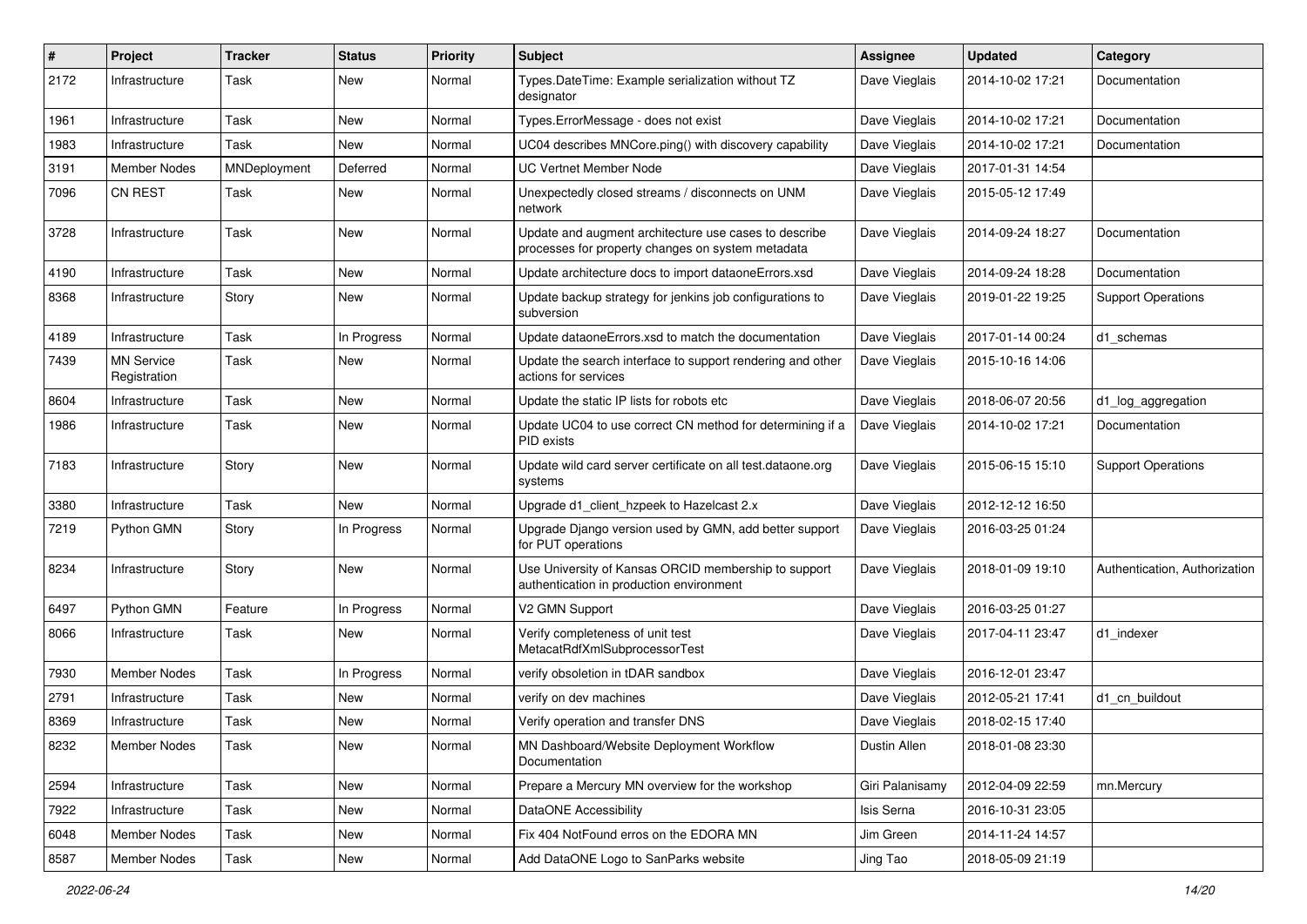| #    | Project        | <b>Tracker</b> | <b>Status</b> | <b>Priority</b> | <b>Subject</b>                                                                                                                            | <b>Assignee</b> | <b>Updated</b>   | Category                |
|------|----------------|----------------|---------------|-----------------|-------------------------------------------------------------------------------------------------------------------------------------------|-----------------|------------------|-------------------------|
| 8184 | Infrastructure | Feature        | New           | Normal          | a feature indicates to restart tomcat when hazelcast client<br>died                                                                       | Jing Tao        | 2017-09-14 19:14 | Metacat                 |
| 8739 | Infrastructure | Task           | In Progress   | Normal          | Attempting to set ulimit results in error on UCSB systems                                                                                 | Jing Tao        | 2018-11-08 15:10 | d1_process_daemon       |
| 8307 | Infrastructure | Story          | New           | Normal          | Check node subject on node registration and subsequent<br>calls                                                                           | Jing Tao        | 2018-02-06 20:06 | d1 cn node registry     |
| 8010 | <b>CN REST</b> | Bug            | New           | Normal          | CN.archive fails with 401 Unauthorized when using either<br>MN or CN client certificate for PID with authoritative MN as<br>urn:node:LTER | Jing Tao        | 2017-03-21 17:10 |                         |
| 8851 | Infrastructure | Story          | New           | Normal          | CN sends error doc with "pid" to v2 endpoint                                                                                              | Jing Tao        | 2019-11-06 22:31 | d1_synchronization      |
| 8151 | Infrastructure | Task           | New           | Normal          | CNs should verify that the authoritativeMN listed in<br>SystemMetadata is a valid MN                                                      | Jing Tao        | 2017-07-19 21:32 |                         |
| 8817 | Infrastructure | Task           | New           | Normal          | Configure sitemaps on the CN                                                                                                              | Jing Tao        | 2020-03-12 18:30 |                         |
| 8070 | Infrastructure | Task           | New           | Normal          | Consolidate the index application-context files                                                                                           | Jing Tao        | 2017-04-13 12:51 |                         |
| 7876 | Infrastructure | Feature        | New           | Normal          | Create a new admin page for Metacat admins to register<br>schemas                                                                         | Jing Tao        | 2016-12-21 09:11 | Metacat                 |
| 8857 | Infrastructure | Story          | New           | Normal          | D1Client.getCN() always get the production cn on the CN<br>Tomcat context                                                                 | Jing Tao        | 2019-12-13 00:34 | dataone-cn-rest-service |
| 8448 | Infrastructure | <b>Bug</b>     | New           | Normal          | d1_cn_index_tool doesn't reindex an pid from a given file                                                                                 | Jing Tao        | 2018-03-02 22:06 | d1_indexer              |
| 7933 | Infrastructure | <b>Bug</b>     | New           | Normal          | d1-index-task-processor stops processing task queue                                                                                       | Jing Tao        | 2017-01-11 23:47 | d1_indexer              |
| 8862 | Infrastructure | Story          | New           | Normal          | Deploy a new dataone-cn-rest release                                                                                                      | Jing Tao        | 2020-04-23 16:24 |                         |
| 5988 | Infrastructure | Task           | New           | Normal          | Determine cause of Idap "server not responding" errors<br>between prod CNs                                                                | Jing Tao        | 2014-07-22 23:18 | Hardware                |
| 7668 | Infrastructure | Story          | New           | Normal          | Determine how indexing of data packages should work                                                                                       | Jing Tao        | 2018-01-17 19:28 | d1_indexer              |
| 8196 | Infrastructure | <b>Bug</b>     | New           | Normal          | Duplicated replicas in the system metadata                                                                                                | Jing Tao        | 2017-10-18 17:19 | d1_replication          |
| 8849 | Infrastructure | Story          | New           | Normal          | During sync, the CN does not detect error returned from<br>getChecksum()                                                                  | Jing Tao        | 2019-11-06 22:07 |                         |
| 4278 | Infrastructure | Story          | New           | Normal          | EML indexing - handle multiple temporalCoverage and<br>spatialCoverage elements                                                           | Jing Tao        | 2018-01-17 20:04 | d1_indexer              |
| 8150 | Infrastructure | Task           | New           | Normal          | Enable CN certificate to alter authoritativeMN property in<br>SystemMetadata                                                              | Jing Tao        | 2017-07-19 21:27 |                         |
| 7949 | Infrastructure | Task           | New           | Normal          | Ensure that there's no race condition where an entry can be<br>added to "IN PROCESS" if it is already present                             | Jing Tao        | 2017-02-27 17:55 |                         |
| 8869 | Infrastructure | Story          | New           | Normal          | Equivalent identities show owning different amount of<br>packages.                                                                        | Jing Tao        | 2020-09-24 22:34 | d1 indexer              |
| 8469 | CN REST        | Task           | In Progress   | Normal          | evaluate if ORCID API will continue to work after 1.2 is<br>deprecated                                                                    | Jing Tao        | 2018-03-22 16:54 | d1_portal_servlet       |
| 8733 | CN REST        | <b>Bug</b>     | New           | Normal          | Exception handling in ForesiteResourceMap needs<br>improvement                                                                            | Jing Tao        | 2018-10-12 20:09 | d1_cn_index_processor   |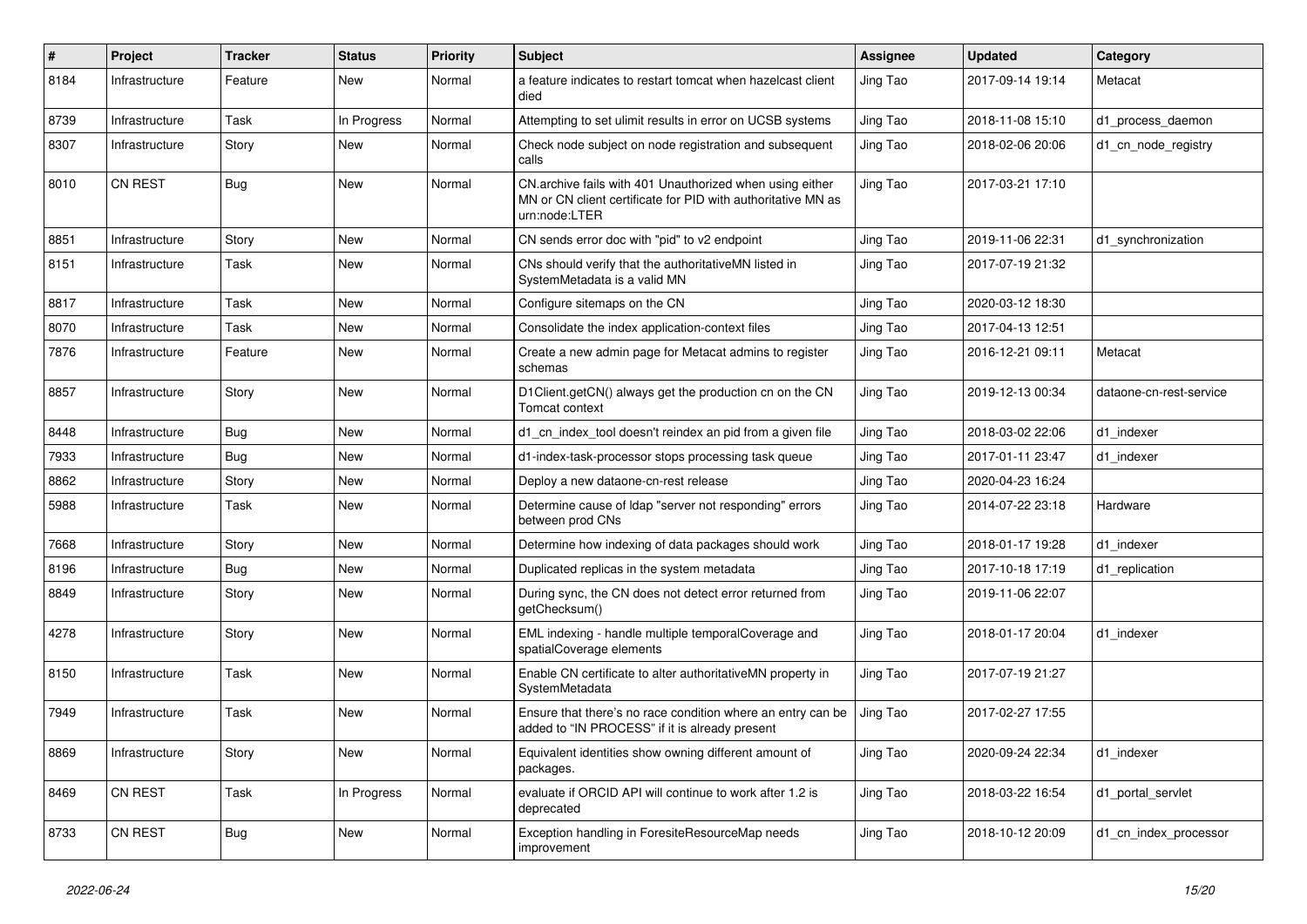| #    | Project             | <b>Tracker</b> | <b>Status</b> | <b>Priority</b> | Subject                                                                                                                       | <b>Assignee</b> | <b>Updated</b>   | Category               |
|------|---------------------|----------------|---------------|-----------------|-------------------------------------------------------------------------------------------------------------------------------|-----------------|------------------|------------------------|
| 7825 | Infrastructure      | <b>Bug</b>     | New           | Normal          | Hazelcast service stops working after a while                                                                                 | Jing Tao        | 2016-06-07 18:53 | Metacat                |
| 8758 | Infrastructure      | Story          | New           | Normal          | Index replicationStatus field                                                                                                 | Jing Tao        | 2019-01-14 18:00 | d1_indexer             |
| 8570 | Infrastructure      | Bug            | New           | Normal          | index task not generated for a newly synchronized object                                                                      | Jing Tao        | 2018-04-20 20:51 | d1 indexer             |
| 8571 | Infrastructure      | Bug            | In Progress   | Normal          | IndexTool can't index a data object                                                                                           | Jing Tao        | 2018-04-23 20:13 | d1 indexer             |
| 8770 | <b>CN REST</b>      | Story          | New           | Normal          | Issue with CN handling of encoded identifiers in object/<br>meta/ node/, others?                                              | Jing Tao        | 2019-03-05 19:37 | d1_cn_rest             |
| 8376 | Infrastructure      | Feature        | New           | Normal          | Make the script file - insertOrUpdateObjectFormatList.sh (in<br>metacat cn buildout) change the user name automatically       | Jing Tao        | 2018-02-21 22:48 | d1 cn buildout         |
| 8470 | Infrastructure      | Story          | New           | Normal          | Make the spring context of the d1 index processor daemon<br>more configurable                                                 | Jing Tao        | 2018-03-22 16:53 | d1 indexer             |
| 8811 | Infrastructure      | Task           | New           | Normal          | Merge 2.3.9 changes to trunk                                                                                                  | Jing Tao        | 2019-05-21 13:06 |                        |
| 8837 | Infrastructure      | Story          | New           | Normal          | Merge the changes from metacat's feature-project-indexing<br>branch to d1_cn_index_processor                                  | Jing Tao        | 2019-08-16 17:18 | d1 indexer             |
| 8224 | Infrastructure      | Task           | New           | Normal          | metacat not promoting node token privs for solr                                                                               | Jing Tao        | 2017-12-04 19:33 | Metacat                |
| 8097 | Infrastructure      | Story          | New           | Normal          | Metacat (storage) and d1-synchronize both have the code to J Jing Tao<br>compute the checksum                                 |                 | 2018-01-09 19:10 | d1 synchronization     |
| 8772 | Member Nodes        | MNDeployment   | Operational   | Normal          | metaGRIL                                                                                                                      | Jing Tao        | 2019-10-08 17:16 |                        |
| 8380 | Infrastructure      | Bug            | New           | Normal          | MN.update method doesn't check if the authoritativeMN is<br>null on the system metadata of the new object                     | Jing Tao        | 2018-03-02 21:53 | Metacat                |
| 8091 | Infrastructure      | Task           | In Progress   | Normal          | Mysterious sync failure of an eml object from the GOA node                                                                    | Jing Tao        | 2017-05-09 21:33 | dataone-cn-os-core     |
| 7903 | <b>CN REST</b>      | Task           | New           | Normal          | Need to implement/support the default http methods -<br>HEAD and GET on all DataONE API (both cn and mn)                      | Jing Tao        | 2016-10-10 16:53 | d1 cn rest             |
| 8821 | Infrastructure      | Bug            | New           | Normal          | Object doi:10.18739/A2610VR7Z fails to index on CN                                                                            | Jing Tao        | 2019-06-19 00:06 |                        |
| 6674 | <b>Member Nodes</b> | MNDeployment   | Operational   | Normal          | OTS - Neotropical Data Center                                                                                                 | Jing Tao        | 2019-06-10 13:03 |                        |
| 3748 | Member Nodes        | MNDeployment   | Operational   | Normal          | PPBIO Member Node                                                                                                             | Jing Tao        | 2018-08-31 15:20 |                        |
| 8854 | Infrastructure      | Story          | New           | Normal          | Put the system metadata part ahead of the object part when<br>d1_libclient_java constructs the multipart                      | Jing Tao        | 2019-11-22 18:25 | d1 libclient java      |
| 8105 | Infrastructure      | Task           | New           | Normal          | Remove dataone-mercury from production CNs                                                                                    | Jing Tao        | 2018-03-02 22:17 | d1 mercury             |
| 8379 | Infrastructure      | Bug            | New           | Normal          | remove or improve AuthLdap.getGroups logging statement                                                                        | Jing Tao        | 2018-02-27 16:51 | Metacat                |
| 8582 | CN REST             | Story          | New           | Normal          | Replica Auditing service is throwing errors                                                                                   | Jing Tao        | 2019-01-14 16:40 | d1_replication_auditor |
| 7936 | Infrastructure      | Bug            | New           | Normal          | Same pid with different status exists in the index_task table                                                                 | Jing Tao        | 2017-02-27 18:07 | d1_indexer             |
| 7570 | Infrastructure      | Bug            | In Progress   | Normal          | Search UI requests cause Out of Memory Error                                                                                  | Jing Tao        | 2017-04-26 21:01 | d1 indexer             |
| 8841 | Infrastructure      | Story          | New           | Normal          | Solr Index processor don't parse the attributes on the<br>otherEntity on an EML object                                        | Jing Tao        | 2019-09-10 22:41 | d1_indexer             |
| 8737 | Infrastructure      | Story          | New           | Normal          | Submitters and rights-holders with group permissions can't<br>be granted authorization when the sync process validates<br>sid | Jing Tao        | 2018-11-28 17:12 | d1_synchronization     |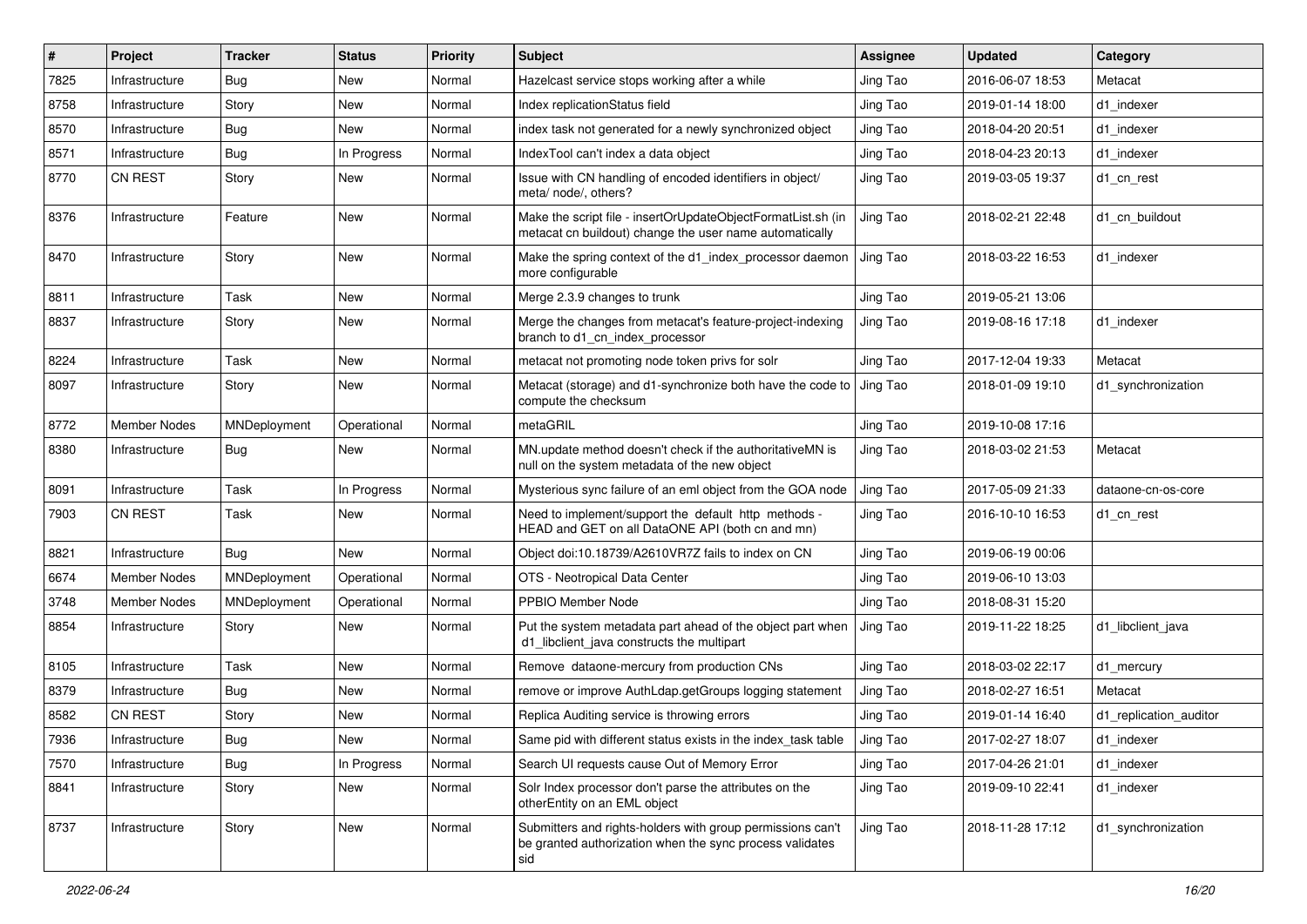| #    | Project             | <b>Tracker</b> | <b>Status</b> | <b>Priority</b> | <b>Subject</b>                                                                                         | <b>Assignee</b> | <b>Updated</b>   | Category               |
|------|---------------------|----------------|---------------|-----------------|--------------------------------------------------------------------------------------------------------|-----------------|------------------|------------------------|
| 8864 | <b>CN REST</b>      | Story          | New           | Normal          | Sychronization does not register authoritative replica entry<br>correctly                              | Jing Tao        | 2020-06-19 21:59 | d1 synchronization     |
| 8043 | Infrastructure      | <b>Bug</b>     | New           | Normal          | The origin field for EML documents isn't properly extracted<br>when references are used                | Jing Tao        | 2019-02-12 18:45 | d1_indexer             |
| 3213 | <b>Member Nodes</b> | MNDeployment   | Operational   | Normal          | University of Illinois, Chicago member node                                                            | Jing Tao        | 2020-01-23 22:42 |                        |
| 8246 | Member Nodes        | Task           | New           | Normal          | Upgrade metacat to the latest version                                                                  | Jing Tao        | 2018-04-23 16:09 |                        |
| 8782 | Infrastructure      | Story          | New           | Normal          | Upgrade OS to Ubuntu 18.04 on CNs                                                                      | Jing Tao        | 2019-03-22 18:12 |                        |
| 8104 | Infrastructure      | Task           | New           | Normal          | Upgrade postgresql jdbc jar file on Metacat                                                            | Jing Tao        | 2017-06-02 20:58 | Metacat                |
| 8102 | Infrastructure      | Task           | New           | Normal          | Upgrade postgresql jdbc jar file on Portal                                                             | Jing Tao        | 2017-06-02 20:53 | d1 portal              |
| 8103 | Infrastructure      | Task           | New           | Normal          | Upgrade the postgresql jdbc jar file on the cn context                                                 | Jing Tao        | 2017-06-02 20:56 | d1 cn service          |
| 7935 | Infrastructure      | Task           | New           | Normal          | Use a dedicated hazelcast queue as the listener to generate<br>index task                              | Jing Tao        | 2017-02-27 18:07 | d1 indexer             |
| 8850 | Infrastructure      | Bug            | New           | Normal          | v2.3.11 RdfXmlSubprocessor /<br>HttpService.getDocumentBySeriesId can be wrong                         | Jing Tao        | 2019-11-06 18:32 | d1_indexer             |
| 8796 | Infrastructure      | Story          | New           | Normal          | Various issues with service access after upgrade to 18.04                                              | Jing Tao        | 2019-05-21 12:38 |                        |
| 8247 | Member Nodes        | Task           | New           | Normal          | Verify upgraded metacat is operating correctly as a<br>production member node.                         | Jing Tao        | 2018-02-02 15:49 |                        |
| 4116 | <b>Member Nodes</b> | Task           | In Progress   | Normal          | Work with FRIM to upgrade Metacat to 2.2.1 or later                                                    | Jing Tao        | 2015-01-23 19:02 |                        |
| 3410 | Member Nodes        | Task           | New           | Normal          | Develop a Redmine Cheatsheet to help with a wider<br>REDMine user community interacting with MN issues | John Cobb       | 2012-11-30 19:36 |                        |
| 3230 | <b>Member Nodes</b> | MNDeployment   | Planning      | Normal          | ARM - Atmospheric Radiation Measurement member node                                                    | John Evans      | 2019-11-25 20:10 |                        |
| 7865 | Member Nodes        | MNDeployment   | Planning      | Normal          | Hydroshare (CUAHSI)                                                                                    | John Evans      | 2019-09-17 14:33 |                        |
| 8830 | Member Nodes        | Task           | New           | Normal          | <b>Requirements Analysis</b>                                                                           | John Evans      | 2019-08-06 14:44 |                        |
| 8683 | Member Nodes        | Story          | New           | Normal          | USGS SDC: redeploy as a v2 Slender Node with GMN                                                       | John Evans      | 2019-05-15 14:03 |                        |
| 8835 | Member Nodes        | Story          | New           | Normal          | Add ability for scanner to stop after a certain number of<br>errors                                    | John Evans      | 2019-08-12 19:16 |                        |
| 8832 | <b>Member Nodes</b> | Story          | New           | Normal          | Conflict between pyshacl and owlr on ubuntu                                                            | John Evans      | 2019-08-05 19:32 |                        |
| 8831 | Member Nodes        | Story          | New           | Normal          | Import error with schema org.data                                                                      | John Evans      | 2019-08-05 18:57 |                        |
| 8833 | <b>Member Nodes</b> | Story          | New           | Normal          | Problems utilizing pyshacl within SlenderNodes                                                         | John Evans      | 2019-08-09 18:20 |                        |
| 3596 | Infrastructure      | Task           | New           | Normal          | Fix Merritt Repository resource map typing of triple objects                                           | John Kunze      | 2013-02-19 02:27 | mn.Merritt             |
| 6562 | Member Nodes        | MNDeployment   | Operational   | Normal          | BCO-DMO                                                                                                | Laura Moyers    | 2021-12-04 00:47 |                        |
| 3537 | Member Nodes        | Task           | New           | Normal          | Contact followup on Citsci.org MN prospect                                                             | Laura Moyers    | 2014-03-28 18:03 |                        |
| 7641 | Infrastructure      | Task           | New           | Normal          | contact ONEShare                                                                                       | Laura Moyers    | 2016-02-12 16:40 | Environment.Production |
| 7612 | Infrastructure      | Task           | In Progress   | Normal          | Contact ORNLDAAC                                                                                       | Laura Moyers    | 2016-02-11 18:02 | Environment.Production |
| 4045 | Member Nodes        | Task           | In Progress   | Normal          | Conversation with Laura/Mike re USGS ScienceBase<br>planning                                           | Laura Moyers    | 2014-05-30 19:45 |                        |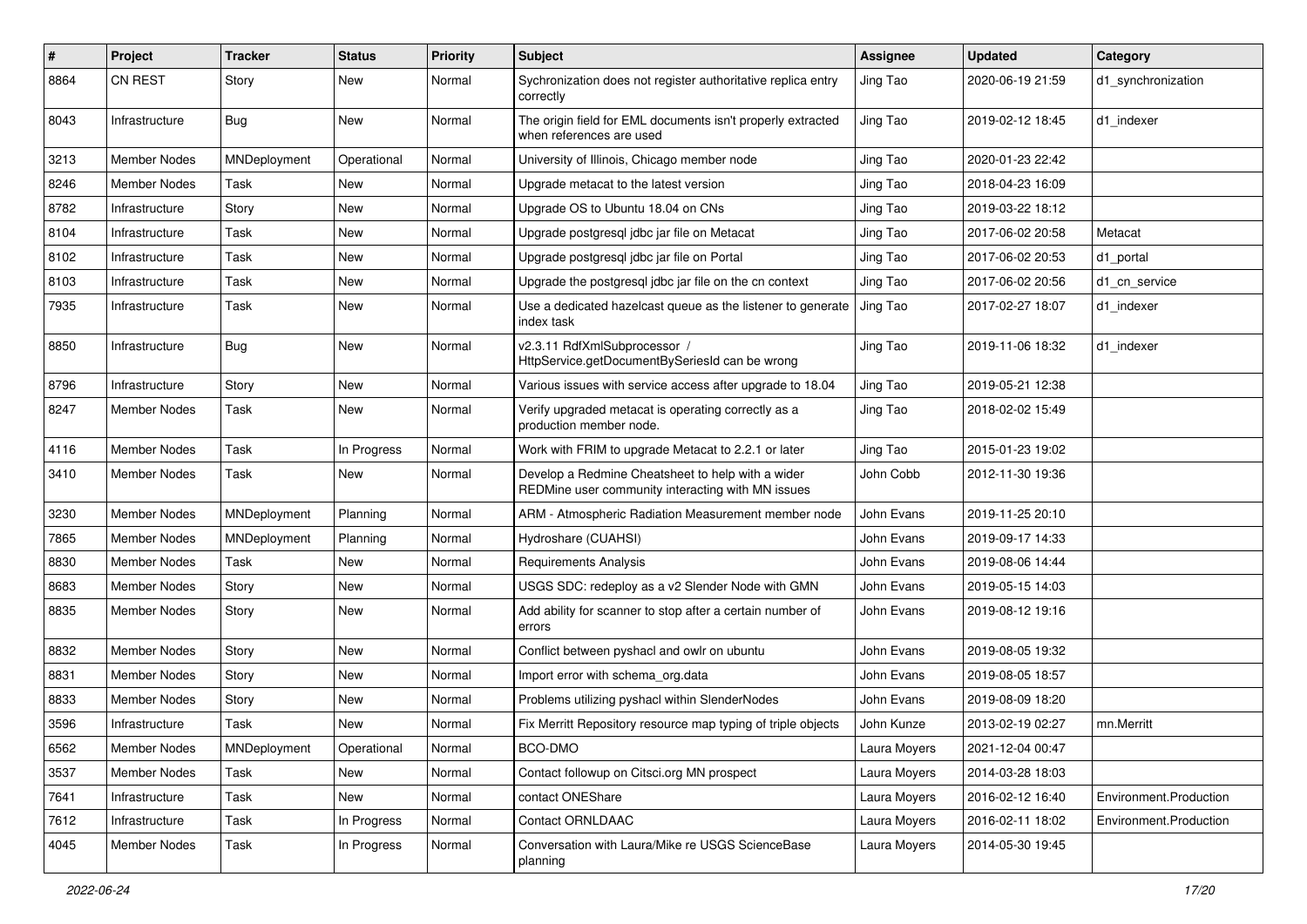| #    | Project             | <b>Tracker</b> | <b>Status</b> | <b>Priority</b> | Subject                                                              | <b>Assignee</b> | <b>Updated</b>   | Category               |
|------|---------------------|----------------|---------------|-----------------|----------------------------------------------------------------------|-----------------|------------------|------------------------|
| 3560 | <b>Member Nodes</b> | MNDeployment   | Operational   | Normal          | Cornell Lab of Ornithology eBird                                     | Laura Moyers    | 2018-08-06 21:12 |                        |
| 5453 | <b>Member Nodes</b> | MNDeployment   | Deferred      | Normal          | Dataverse                                                            | Laura Moyers    | 2018-07-24 16:41 |                        |
| 7512 | <b>Member Nodes</b> | MNDeployment   | New           | Normal          | ECOSCOPE - Network of Research Observatories on<br>Biodiversity      | Laura Moyers    | 2016-07-22 12:40 |                        |
| 7956 | <b>Member Nodes</b> | MNDeployment   | Operational   | Normal          | Environmental Data Initiative (EDI)                                  | Laura Moyers    | 2018-11-13 19:14 |                        |
| 3681 | <b>Member Nodes</b> | MNDeployment   | New           | Normal          | <b>EPA's Atlantic Ecology Division</b>                               | Laura Moyers    | 2016-06-23 00:10 |                        |
| 7551 | <b>Member Nodes</b> | MNDeployment   | <b>New</b>    | Normal          | FAO - Food and Agriculture Organization of the UN                    | Laura Moyers    | 2015-12-15 15:08 |                        |
| 4013 | Member Nodes        | Task           | New           | Normal          | Follow-up on plans for TERN following Oct ILTER meeting<br>in Korea  | Laura Moyers    | 2014-02-20 21:58 |                        |
| 4083 | Member Nodes        | MNDeployment   | Deferred      | Normal          | Forest Research Institute Malaysia (FRIM)                            | Laura Moyers    | 2016-06-17 19:31 |                        |
| 7992 | <b>Member Nodes</b> | Task           | New           | Normal          | <b>GINA: Document and Announce</b>                                   | Laura Moyers    | 2017-01-27 22:19 |                        |
| 7991 | Member Nodes        | Task           | New           | Normal          | GINA: Ensure MN appears on Current MNs webpage<br>(dashboard)        | Laura Moyers    | 2017-01-27 22:19 |                        |
| 7985 | Member Nodes        | Task           | New           | Normal          | GINA: Establish DataONE user identity in Production                  | Laura Moyers    | 2017-01-27 22:15 |                        |
| 7978 | Member Nodes        | Task           | New           | Normal          | GINA: Establish DataONE user identity in Testing<br>Environment      | Laura Moyers    | 2017-01-27 18:44 |                        |
| 7990 | <b>Member Nodes</b> | Task           | New           | Normal          | GINA: Mutual acceptance                                              | Laura Moyers    | 2017-01-27 22:18 |                        |
| 7976 | <b>Member Nodes</b> | Task           | New           | Normal          | GINA: Register any new object formats in all environments            | Laura Moyers    | 2017-01-27 18:45 |                        |
| 7988 | <b>Member Nodes</b> | Task           | New           | Normal          | GINA: Register MN in Production                                      | Laura Moyers    | 2017-01-27 22:16 |                        |
| 7981 | Member Nodes        | Task           | New           | Normal          | GINA: Register MN in Testing Environment                             | Laura Moyers    | 2017-01-27 18:47 |                        |
| 7984 | <b>Member Nodes</b> | Task           | New           | Normal          | GINA: Show MN as "upcoming" on the dashboard                         | Laura Moyers    | 2017-01-27 22:13 |                        |
| 7989 | <b>Member Nodes</b> | Task           | New           | Normal          | GINA: Verify CN Content and Services in Production                   | Laura Moyers    | 2017-01-27 22:18 |                        |
| 7982 | Member Nodes        | Task           | New           | Normal          | GINA: Verify CN Content and Services in Testing<br>Environment       | Laura Moyers    | 2017-01-27 18:59 |                        |
| 7987 | Member Nodes        | Task           | New           | Normal          | GINA: Verify MN Content and Services in Production                   | Laura Moyers    | 2017-01-27 22:16 |                        |
| 7980 | <b>Member Nodes</b> | Task           | New           | Normal          | GINA: Verify MN Content and Services in Testing<br>Environment       | Laura Moyers    | 2017-01-27 18:46 |                        |
| 7051 | <b>Member Nodes</b> | MNDeployment   | Operational   | Normal          | <b>GRIIDC</b> - Gulf of Mexico Research Initiative                   | Laura Moyers    | 2018-09-25 17:14 |                        |
| 3531 | <b>Member Nodes</b> | MNDeployment   | Operational   | Normal          | Gulf of Alaska Data Portal                                           | Laura Moyers    | 2018-05-15 17:40 |                        |
| 6382 | <b>Member Nodes</b> | Task           | In Progress   | Normal          | ICMBIO: Determine feasibility                                        | Laura Moyers    | 2015-11-19 17:21 |                        |
| 7552 | Member Nodes        | MNDeployment   | New           | Normal          | iDigBio - Integrated Digitized Biocollections                        | Laura Moyers    | 2016-01-05 23:45 |                        |
| 4046 | Member Nodes        | Task           | In Progress   | Normal          | Laura to check with Mike re USGS-NWRC planning                       | Laura Moyers    | 2013-11-03 21:43 |                        |
| 7607 | Infrastructure      | Task           | New           | Normal          | LTER EUROPE refuses the production CN from harvesting<br>log records | Laura Moyers    | 2016-06-09 16:34 | Environment.Production |
| 7924 | Member Nodes        | MNDeployment   | New           | Normal          | LTER-Spain network                                                   | Laura Moyers    | 2016-11-21 14:49 |                        |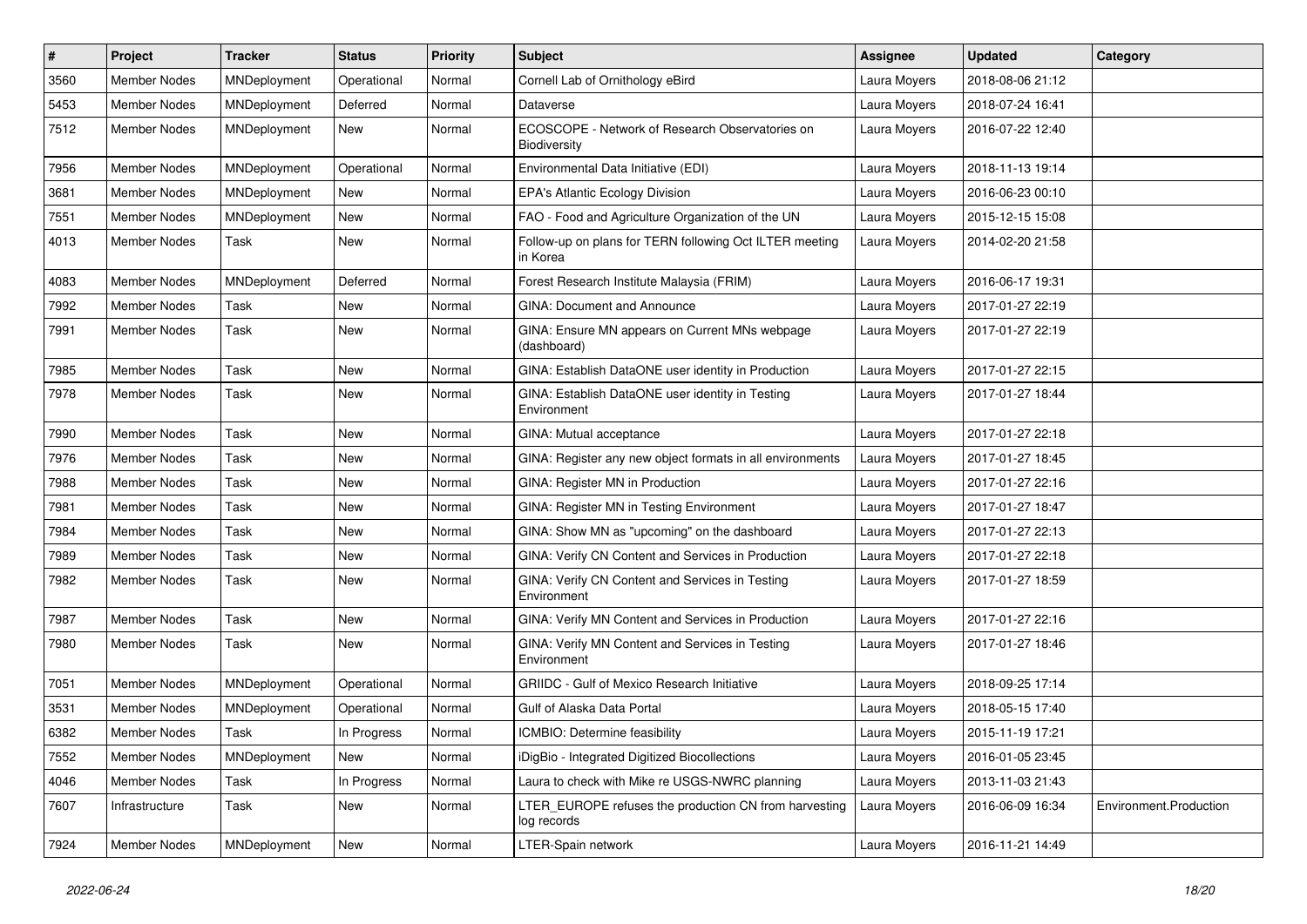| #    | Project             | <b>Tracker</b> | <b>Status</b> | <b>Priority</b> | <b>Subject</b>                                                                     | Assignee             | <b>Updated</b>   | Category               |
|------|---------------------|----------------|---------------|-----------------|------------------------------------------------------------------------------------|----------------------|------------------|------------------------|
| 3708 | Member Nodes        | MNDeployment   | Operational   | Normal          | Minnesota Population Center                                                        | Laura Moyers         | 2018-08-06 19:43 |                        |
| 7666 | Infrastructure      | Bug            | New           | Normal          | mnTestMPC repeating attempts to set replica status to<br><b>FAILED</b>             | Laura Moyers         | 2016-02-25 21:44 | Environment.Stage1     |
| 3686 | <b>Member Nodes</b> | MNDeployment   | Deferred      | Normal          | Movebank for Animal Tracking Data                                                  | Laura Moyers         | 2013-12-05 19:31 |                        |
| 7606 | Infrastructure      | Task           | In Progress   | Normal          | NRDC does not trust the CN certificate for log harvesting                          | Laura Moyers         | 2016-04-06 16:14 | Environment.Production |
| 7640 | Infrastructure      | Story          | New           | Normal          | <b>ONEShare failing with ServiceFailure</b>                                        | Laura Moyers         | 2016-02-12 16:39 | Environment.Production |
| 7553 | <b>Member Nodes</b> | MNDeployment   | New           | Normal          | OOI - Ocean Observatories Initiative                                               | Laura Moyers         | 2018-01-25 17:51 |                        |
| 3844 | <b>Member Nodes</b> | MNDeployment   | <b>New</b>    | Normal          | Oregon Explorer program at OSU                                                     | Laura Moyers         | 2015-11-19 17:22 |                        |
| 7611 | Infrastructure      | Story          | <b>New</b>    | Normal          | ORNLDAAC fails during log aggregation                                              | Laura Moyers         | 2016-01-26 16:39 | Environment.Production |
| 7712 | Infrastructure      | Story          | <b>New</b>    | Normal          | Sanparks fails during LogAggregation                                               | Laura Moyers         | 2016-04-06 16:43 | Environment.Production |
| 4296 | Member Nodes        | MNDeployment   | <b>New</b>    | Normal          | Sierra Nevada Global Change Observatory Member Node                                | Laura Moyers         | 2017-01-30 17:01 |                        |
| 8030 | <b>Member Nodes</b> | MNDeployment   | New           | Normal          | <b>UCAR Research Data Archive</b>                                                  | Laura Moyers         | 2018-04-16 17:39 |                        |
| 7082 | Member Nodes        | MNDeployment   | Operational   | Normal          | USGS Science Data Catalog (SDC)                                                    | Laura Moyers         | 2018-10-09 16:27 |                        |
| 5450 | Member Nodes        | Task           | In Progress   | Normal          | (Waiting for) USC to complete development of MN stack<br>(derived from GMN)        | Laura Moyers         | 2018-08-31 15:26 |                        |
| 7550 | Member Nodes        | Task           | <b>New</b>    | Normal          | GoA portal not copying to KNB                                                      | Lauren Walker        | 2015-12-14 21:41 |                        |
| 7899 | <b>Member Nodes</b> | Task           | <b>New</b>    | Normal          | R2R: modify searchUI to accommodate composite data<br>density with cruise paths    | Lauren Walker        | 2016-10-05 03:51 |                        |
| 7900 | <b>Member Nodes</b> | Task           | <b>New</b>    | Normal          | R2R: modify searchUI to accommodate cruise path display<br>for single data package | Lauren Walker        | 2016-10-04 23:43 |                        |
| 3236 | <b>Member Nodes</b> | MNDeployment   | <b>New</b>    | Normal          | <b>UCNRS</b> member node                                                           | Mark Schildhauer     | 2013-01-30 20:59 |                        |
| 1159 | Infrastructure      | Task           | In Progress   | Normal          | Add description of Group creation and management to<br>design specs.               | <b>Matthew Jones</b> | 2014-10-01 20:47 |                        |
| 1527 | Infrastructure      | Task           | <b>New</b>    | Normal          | Allow AccessPolicy to be set for groups                                            | Matthew Jones        | 2014-10-01 20:47 |                        |
| 7629 | <b>Member Nodes</b> | MNDeployment   | Operational   | Normal          | Arctic Data Center - Data and Software about the Arctic                            | <b>Matthew Jones</b> | 2018-01-10 17:53 |                        |
| 8614 | <b>Member Nodes</b> | Task           | <b>New</b>    | Normal          | BCO-DMO: testing the member node                                                   | Matthew Jones        | 2018-06-13 15:48 |                        |
| 3207 | <b>Member Nodes</b> | MNDeployment   | Deferred      | Normal          | <b>BIOTA - FAPESP MN</b>                                                           | <b>Matthew Jones</b> | 2016-06-17 19:32 |                        |
| 4038 | Infrastructure      | Feature        | <b>New</b>    | Normal          | change default replication implementation                                          | <b>Matthew Jones</b> | 2014-10-01 21:26 | d1_replication         |
| 1481 | Infrastructure      | Task           | <b>New</b>    | Normal          | Clarify spec that groups can own objects                                           | <b>Matthew Jones</b> | 2014-10-01 20:47 |                        |
| 1485 | Infrastructure      | Task           | New           | Normal          | Clean up authn requirements listing                                                | <b>Matthew Jones</b> | 2014-10-01 20:47 |                        |
| 3208 | Member Nodes        | Task           | New           | Normal          | Collate node application metadata for the BIOTA - FAPESP<br><b>MN</b>              | Matthew Jones        | 2015-12-03 19:36 |                        |
| 3212 | Member Nodes        | Task           | New           | Normal          | Collect metadata for the Taiwan TERN member node                                   | Matthew Jones        | 2014-02-20 21:58 |                        |
| 1467 | Infrastructure      | Task           | In Progress   | Normal          | Complete d1_schema changes for Authz and Authn.                                    | <b>Matthew Jones</b> | 2014-10-01 20:47 | Documentation          |